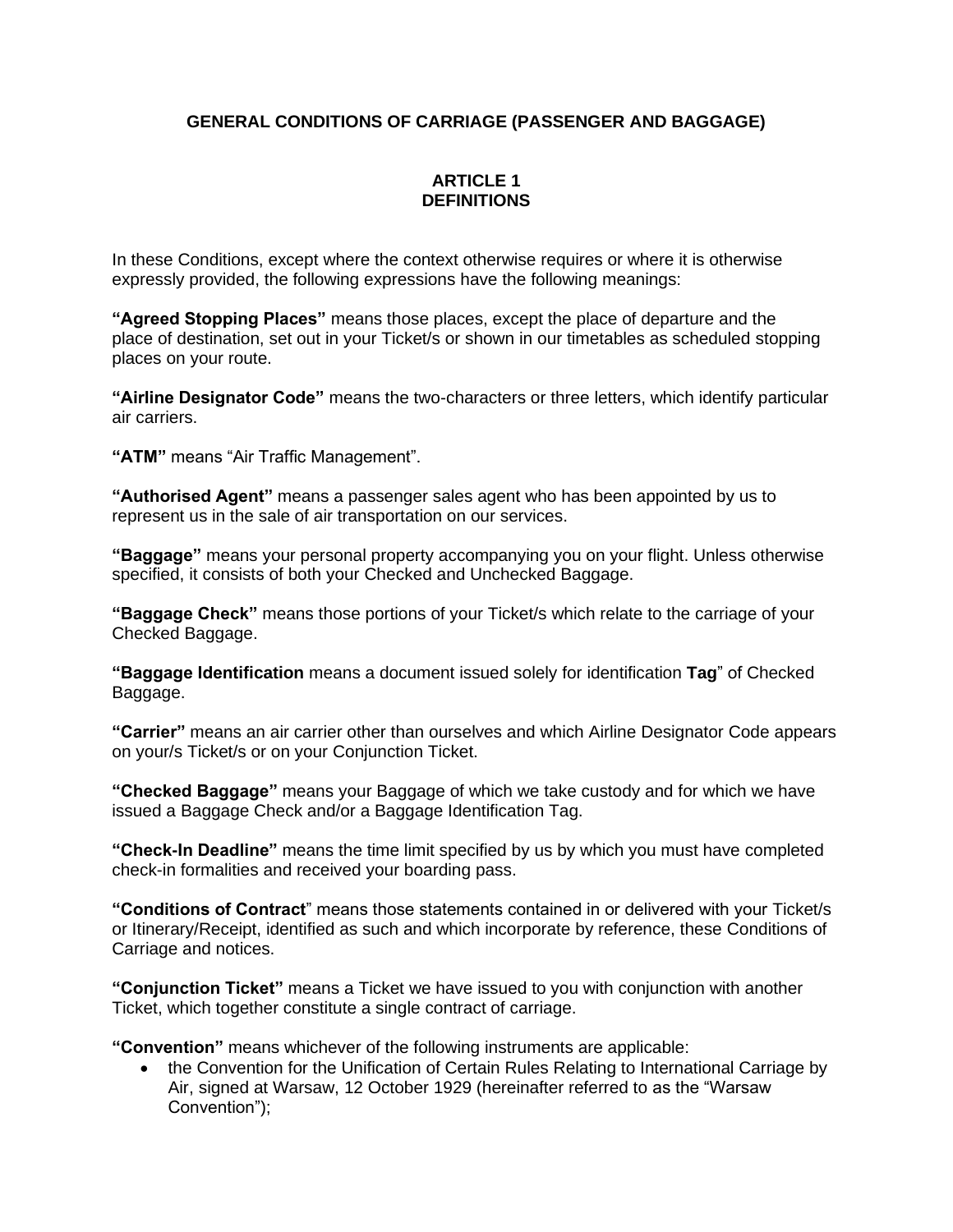- the Warsaw Convention as amended at The Hague on 28 September 1955; the Warsaw Convention as amended by Additional Protocol No 1 of Montreal (1975);
- the Warsaw Convention as amended at The Hague and by Additional Protocol No 2 of Montreal (1975);
- the Guadalajara Supplementary Convention (1961) (Guadalajara);
- the Warsaw Convention as amended at The Hague and by Additional Protocol No 4 of Montreal (1975);
- the Convention for the Unification of Certain Rules Relating to International Carriage by Air, signed at Montreal, 28 May 1999 (hereinafter referred to as the "Montreal Convention").

**"Coupon"** means a paper Flight Coupon or an Electronic Coupon, entitling the named passenger to travel on the particular flight identified on it.

**"Damage"** includes death of, wounding of, or bodily injury to a Passenger, loss, partial loss, theft of or other damage, arising out of or in connection with carriage or other services incidental thereto performed by us.

**"Days"** mean calendar days, including all seven (7) days of the week, it being clear that, for the purpose of notification, the day upon which notice is dispatched shall not be counted and that, for purposes of determining the validity of a Ticket, the day upon which the Ticket is issued or a flight commenced shall not be counted.

**"Electronic Coupon"** means an electronic flight coupon or an Electronic Ticket held in our database.

**"Electronic Ticket"** means the Itinerary/Receipt, the Electronic Coupons and, if applicable, a boarding document issued by us or on our behalf.

**"Flight Coupon"** means that portion of the Ticket that bears the notation "good for passage" or, in the case of an Electronic Ticket, the Electronic Coupon and indicates the particular places between which you are entitled to be carried.

**"Force Majeure"** means unusual and unforeseeable circumstances beyond your control, the consequences of which could not have been avoided even if all due care had been exercised.

**"Itinerary/Receipt"** means the document/s we issue to Passengers travelling on Electronic Tickets and which contain the Passenger's name, flight information and notices.

**"Passenger"** means any person, except members of the crew, carried or to be carried by us in an aircraft pursuant to a Ticket.

**"Passenger Coupon"** or means that portion of the Ticket issued by us or on **"Passenger Receipt"** our behalf, which is so marked and is to be retained by you.

**"SDR"** means a Special Drawing Right as defined by the International Monetary Fund.

**"Stopover"** means a scheduled stop on your journey, at apoint between the place of departure and the place of destination.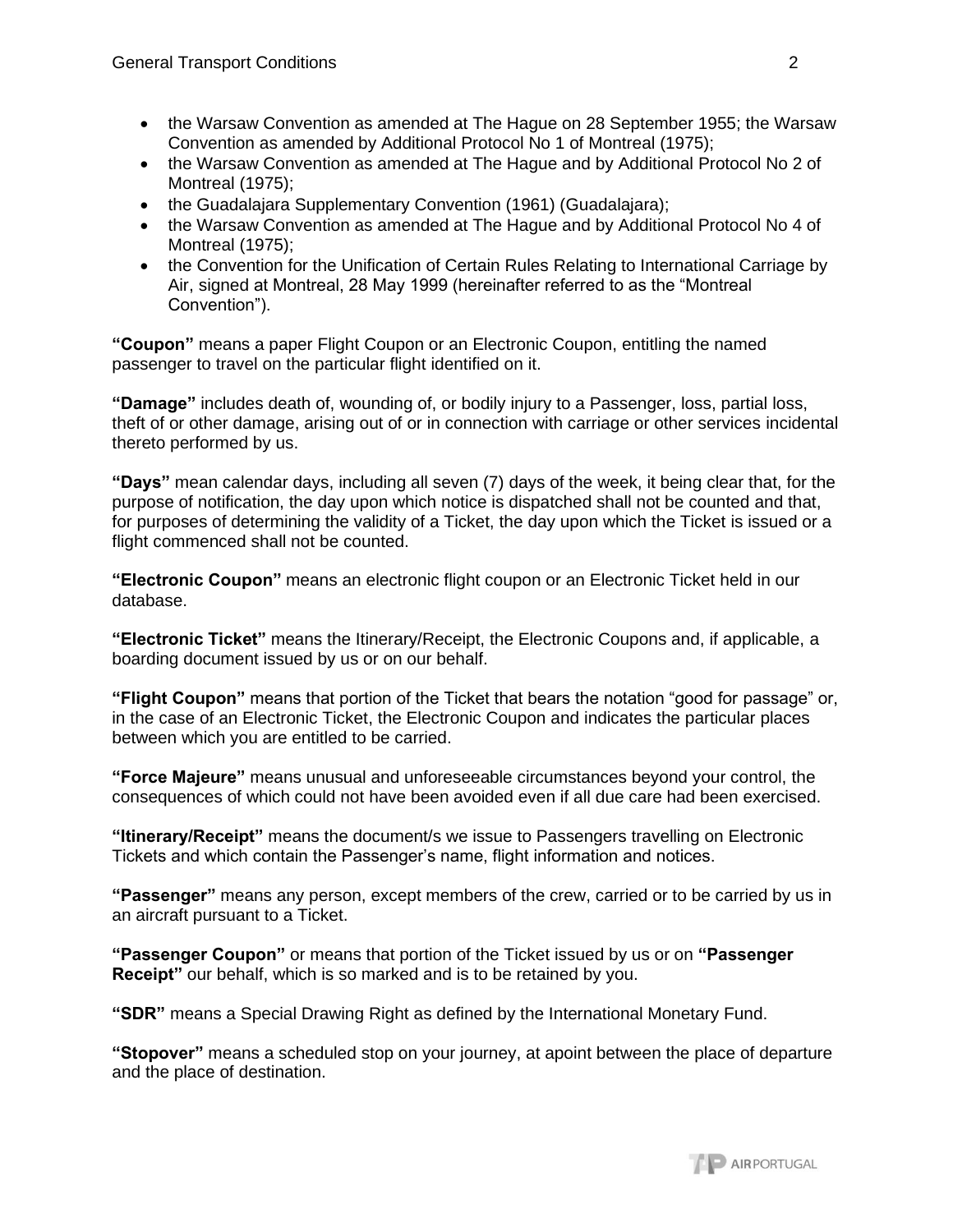**"Tariffs"** means the published fares, charges and/or related Conditions of Carriage of an airline filed, where required, with the appropriate authorities.

**"Ticket"** means either the document entitled "Passenger Ticket and Baggage Check" or the Electronic Ticket, in both cases issued by us or on our behalf, and includes the Conditions of Contract, notices and Coupons.

**"Transit Passenger"** means a Passenger arriving at an airport for onward travel to another airport: (i) on the same flight from that airport; (ii) on a connecting flight from that airport; or (iii) on a connecting flight from another airport.

**"Unchecked Baggage"** means any of your Baggage other than Checked Baggage.

**"We"**, **"our" "ourselves"** means Transportes Aéreos Portugueses, S.A. or, as and **"us"** abbreviated, TA P, S.A., TAP or TAP Portugal.

**"You"**, **"your"** means the Passenger". and **"yourself"**.

### **ARTICLE 2 APPLICABILITY**

### **2.1 General**

Save as provided for in Articles 2.2, 2.4 and 2.5 below, our Conditions of Carriage apply only on those flights or flight segments in relation to which our name or Airline Designator Code is indicated in the carrier box of the Ticket/s where the name of the respective air carrier is to be indicated.

### **2.2 Charter Operations**

If carriage is performed pursuant to a charter agreement, these Conditions of Carriage shall apply only to the extent they are incorporated, by reference or otherwise, in such agreement or in your/s Ticket/s.

### **2.3 Code Shares**

Notice about the identity of the operating airline

On some services, we have agreements with other airlines known as "Code Shares", which means that even if you have one or more bookings with us and one or more tickets in which our name or our Airline's Designation Code appears as the airline, the aircraft/s may be operated by other airline/s. However, in this situation, your contract is still with us. If this is the case, we will inform you about the airline that operates the aircraft when you make your booking/s and when you check-in at the airport. In this situation, the level of service may be different. If there are differences between the conditions of service of the airline operating the flight and these conditions of transport, the conditions of service of the airline operating the flight, shall prevail. In the cases where a booking includes flights operated by one or more airlines, the information about the airline operating the flight will be provided at the time of booking. If, at the time of booking, the identity of the operating company is not known, the contractual airline will make sure to inform the passenger as soon as its identity is known. For bookings made through channels that are not under the direct control of the airline (e.g. travel agents and websites other than the airline's website), travel agents and website operators are responsible, according to

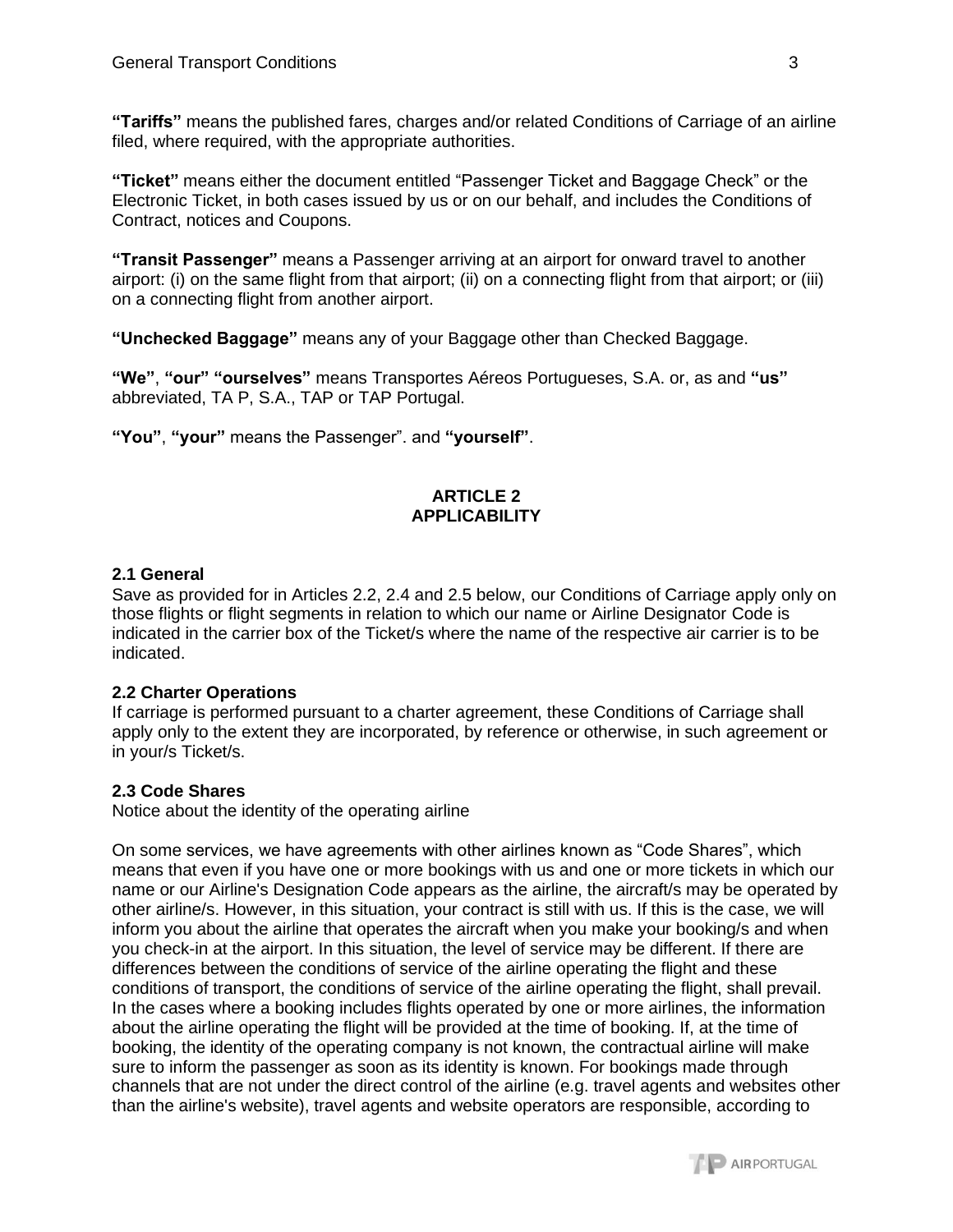Articles 2(e) and 11 of Regulation (EC) No 2111/2005 of the European Parliament and of the Council, for informing passengers of the identity of the airline operating the flight and for any changes made to the flight. The passenger must provide the correct contact details at the time of booking to allow for this notification to occur.

## **2.4 Overriding Law and Tariffs**

These Conditions of Carriage are applicable unless they are conflict with our Tariffs or any applicable law in which event such Tariffs or law shall prevail. If any provision of these Conditions of Carriage is invalid under any applicable law, the other provisions shall nevertheless remain valid.

## **2.5 Prevail Over Regulations**

Save as otherwise provided for in these Conditions of Carriage, in the event of conflict between same and any regulations we may have dealing with particular subjects, these Conditions of Carriage shall prevail.

#### **ARTICLE 3 TICKETS**

## **3.1 General**

**3.1.1** We will provide carriage only to the person named as Passenger in the Ticket/s and so you may be required to produce appropriate identification.

**3.1.2** The Ticket/s is/are not transferable.

**3.1.3** Some Tickets are sold with more restrictive fares, which do not allow any changes or refunding. Other fares do allow changes, with an associated cost, yet other fares are completely flexible. You should choose the most appropriate fare for your case, by consulting the fare conditions before finalizing your purchase. You should make sure that you have the most appropriate insurance to cover situations in which you might have to cancel your Ticket(s).

**3.1.4** If you have a Ticket/s of the same kind as those indicated in Article 3.1.3 above, it/they has/have never been used and you are not able to travel due to Force Majeure, we will, provided that you promptly advise us and furnish evidence of such Force Majeure, provide you with a credit of the non-refundable amount of the fare, for future travel on us, but deducted of a reasonable administrative fee.

**3.1.5** The Ticket is and remains at all times the property of the issuing carrier.

**3.1.6** Except in the case of an Electronic Ticket, you shall not be entitled to be carried on a flight unless you present a valid Ticket containing the Flight Coupon for that flight and all other unused Flight Coupons and the Passenger Coupon. You will not be entitled to fly if your Ticket is mutilated or has been altered by someone other than our Authorized Agent or us. In case of an Electronic Ticket, you will not be entitled to fly if you do not display a positive identification.

**3.1.7 (a)** In case of loss or mutilation of a Ticket (or part of it) or of presentation of a Ticket not containing the Passenger Coupon and all unused Flight Coupons, you may request us to replace such Ticket (or part of it) and we will issue a new Ticket, provided that you prove, at that time, that a Ticket valid for the flight/s involved was duly issued and you sign a declaration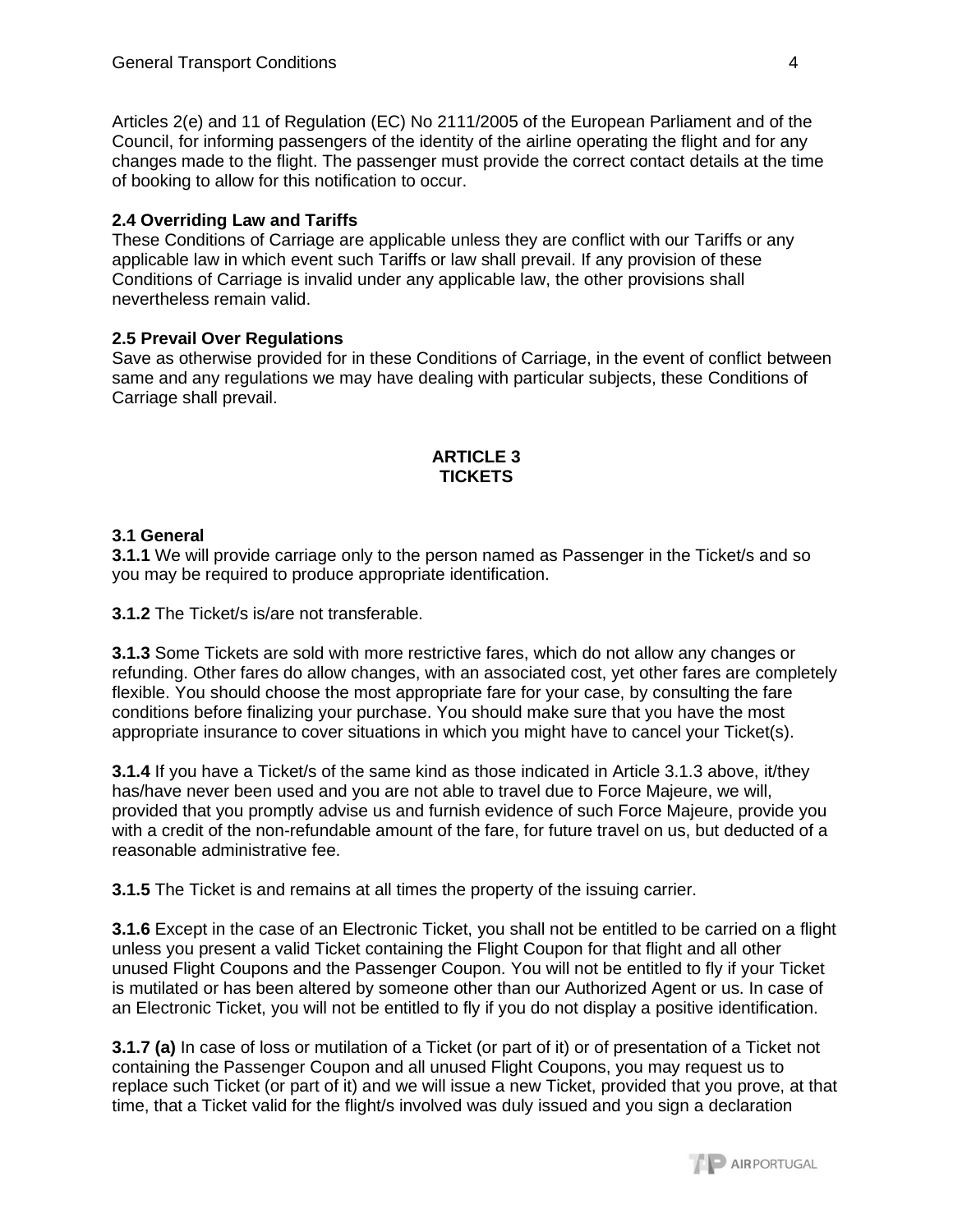undertaking to reimburse us for any costs and/or losses, up to the value of the original Ticket, which are necessarily and reasonably incurred by us or another carrier for misuse of such Ticket. We will not claim reimbursement from you for any such costs and/or losses if same result from our own negligence. The issuing carrier may charge a reasonable administrative fee for this service, unless the loss or mutilation was due to the negligence of the issuing carrier or of one of its agent.

**3.1.7(b)** Where such proof is not made or you do not sign such declaration, both as referred to in Article 3.1.7 a) above, the carrier to issue the new Ticket may require you to pay up to the full Ticket price for a new Ticket, subject to refund if and when the carrier issuing the lost or mutilated Ticket is satisfied that same has not been used before respective expiration. If you find the original Ticket before respective expiration and you surrender it to the carrier issuing the new Ticket, the foregoing refund will be immediately processed.

**3.1.8** The Ticket is valuable and you should take the appropriate measures to safeguard it and ensure it is not lost or stolen.

## **3.2 Period of Validity**

**3.2.1** Except as otherwise provided for in the Ticket, in these Conditions or in applicable Tariffs (which may limit the validity of a Ticket, in which case such limitation will be shown therein), a Ticket is valid for: a) one year from the date of its issuance; or b) subject to the first flight indicated therein having occurred within one year from the date of its issuance, one year from the date of such first travel.

**3.2.2** If you are prevented from travelling within the period of validity of your/s Ticket/s because we are unable to confirm a reservation at the time you request it to us, the validity of such Ticket/s will be extended or you may be entitled to a refund in accordance with Article 10 below.

**3.2.3** If, after having commenced your journey, you are prevented from travelling within the period of validity of your/s Ticket/s by reason of illness, we may extend such period of validity until the date when you become fit to travel or until the date of our first flight that, after such date, shall depart from the point where you resume the journey and on which there will be space available in the class of service for which the fare has been paid. Such illness must be attested by an hospital admission certificate. If the Flight Coupons remaining in the Ticket/s, or in the case of an Electronic Ticket, the Electronic Coupon, involve one or more Stopovers, the validity of such Ticket may be extended for not more than three months from the date of recovery shown on such certificate. In such circumstances, we shall similarly extend the period of validity of the Ticket/s of other members of your immediate family accompanying you.

**3.2.4** In the event of death of a Passenger en route, the Ticket/s of the person/s accompanying him/her may be modified by waiving the minimum stay or extending the respective validity. In the event of a death in the immediate family of a Passenger who has commenced travel, the validity of the Passenger's Ticket/s and those of his or her immediate family who are accompanying the Passenger may likewise be modified. Any such modification shall be made upon receipt of a valid death certificate and any such extension of validity shall not be for a period longer than forty-five (45) days from the date of the death.

### **3.3 Use and Sequence of Coupons**

**3.3.1** The Ticket(s) you have purchased is (are) valid only for the flight(s) mentioned in you Ticket(s), from the place of departure to the final destination, via any Agreed Stops. The fare you have paid is based on our Tariffs, which are an essential part of the contract we have made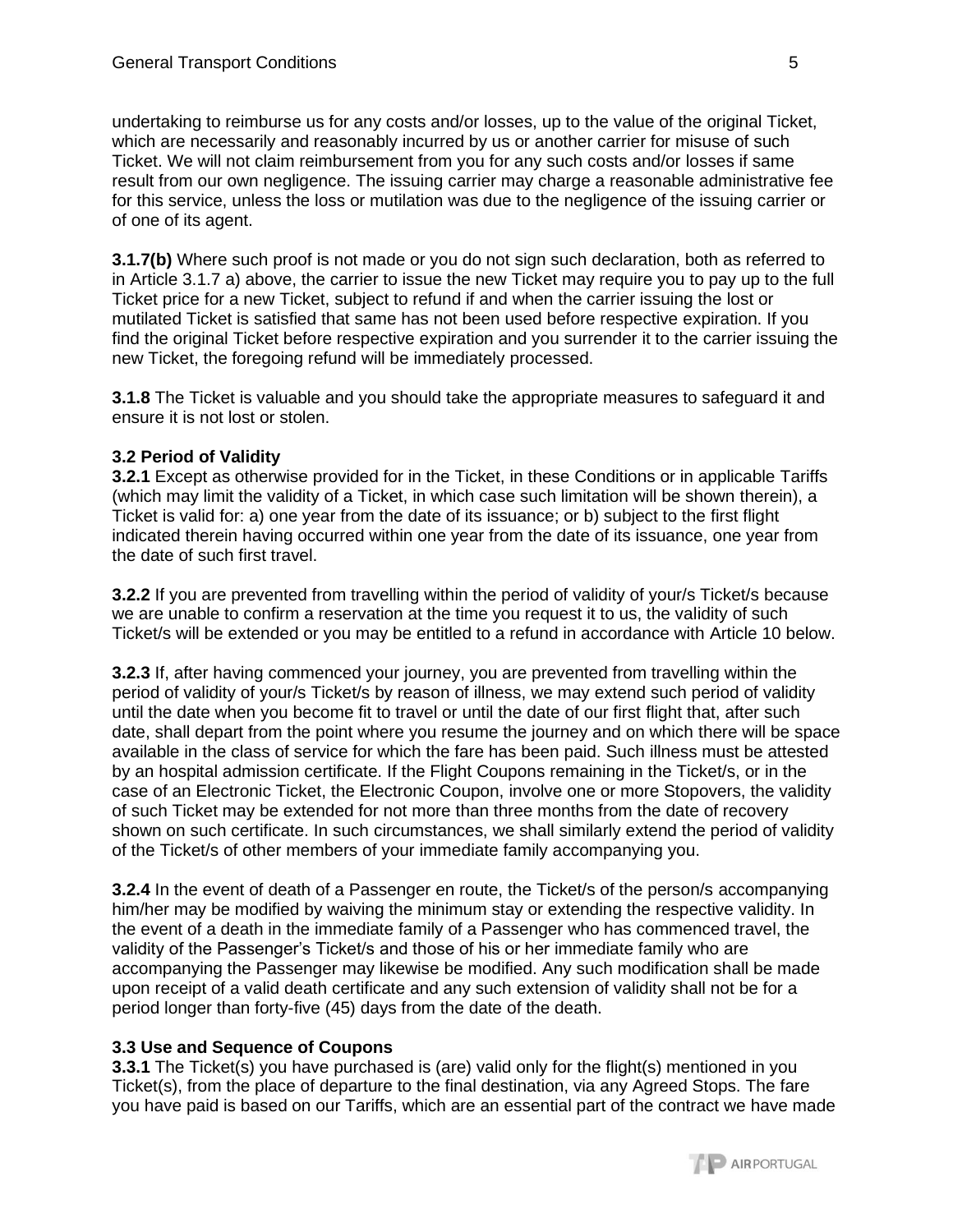with you, and is for the flight displayed on your Ticket(s). For competitive reasons, in terms of different markets, the fares constructed for a given route with several travel coupons may come out cheaper than fares for a direct flight.

**3.3.2** If you wish to change any aspect of your flight, you should contact us until the time your flight departs, i.e., before the original departure time of your flight. If the fare you have acquired allows changes, a recalculation will be made for the new trip, and you will be given the option to accept the new price or to keep your original flight as it appears in your Ticket(s). According to the provisions of article 3.1.4, should you need to change any aspect of your flight due to Force Majeure reasons, please contact us as soon as possible, and we - without recalculating the fare - will do our best to take you to your next Agreed Stop or to your final destination.

**3.3.3** If you change your flight without our agreement, in accordance with the provisions of article 3.3.2 - should the fare allow so -, a recalculation will be made for your actual trip. You will have to pay the difference between the price of the flight for which your Ticket(s) has (have) been issued, and the total price applicable to your revised trip. In the case of fully refundable tariffs, you will be entitled to the difference between the amount initially paid and the current amount, should this be lower.

**3.3.4** Please be aware that while some changes do not require change of fare, others, such as changing the place of departure (for example if you do not fly the first segment) or reversing the direction of the travel, may require an increase in price. Many fares are valid only on the dates and for the flights shown on your Ticket/s, and may not be changed at all or may only be changed upon payment of an additional fee.

**3.3.5** Each Flight Coupon contained in your Ticket/s will be accepted for transportation in the class of service, on the date and for the flight for which reservation/s has/have been made. If a Ticket has been issued without specifying a reservation, space may be reserved later, but subject, however, to our Tariffs and to the availability of space on the requested flight.

**3.3.6** Please be advised that, in the event you do not show up for any flight without having advised us in advance, we may cancel your return or onward reservation/s, However, if you do advise us in advance, we will not cancel the reservation/s for your subsequent flight/s, and we will proceed in accordance with the provisions of article 3.3.2 and /or 3.3.3.

### **3.4 Name and Address of Carrier**

Our name may be abbreviated to our Airline Designator Code or otherwise, in the Ticket/s. Our address shall be deemed to be the airport of departure shown opposite the first abbreviation of our name in the carrier box in the Ticket/s or, in the case of an Electronic Ticket, as indicated for our first flight segment in the Itinerary/Receipt.

## **ARTICLE 4 FARES, TAXES, FEES AND CHARGES**

### **4.1 Fares**

Save as otherwise provided for, fares apply only for carriage from the airport at the point of departure to the airport at the point of destination. Fares do not include neither transport service between other airports nor between airports and town terminals. Your fare will be calculated in accordance with our Tariff in effect on the date of payment of your Ticket/s for travel on the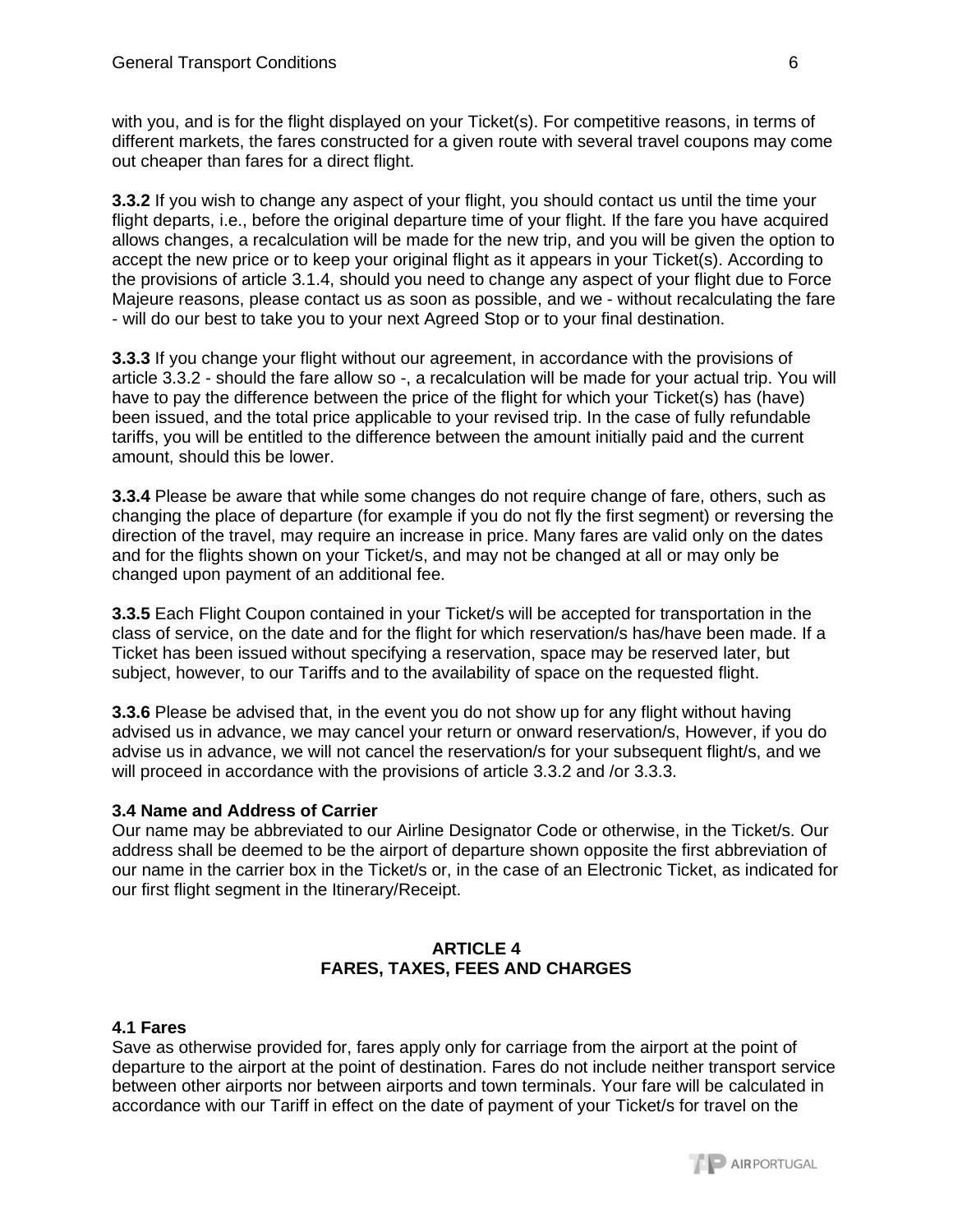specific dates and itinerary shown on it/them. Once your Ticket/s has/have been paid for, and unless you change your itinerary and/or the date/s of your flight/s and/or the class/es of service referred to therein, no fare increases relating to the reserved date of flight and/or the class of service will be applied.

## **4.2 Taxes, Fees and Charges**

You are responsible for the payment of all applicable taxes, fees and charges imposed by a Government or other authority or by the operator of an airport. At the time you purchase your Ticket/s, which will normally show separately most of the taxes, fees and charges included therein, you will be advised of any taxes and/or fees and/or charges not included therein. The taxes, fees and charges imposed on air travel are constantly changing and can be imposed and/or modified after the date of issuance of your Ticket/s. If there is an increase in any tax and/or fee and/or charge shown on your Ticket/s you shall pay it. Likewise, if any new tax and/or fee and/or charge is imposed even after the date of issuance of your Ticket/s, you shall pay it. Similarly, in the event any tax and/or fee and/or charge which you have paid to us is abolished or reduced such that it no longer applies to you or a lesser amount is due, you will be entitled to claim are fund.

### **4.3 Currency**

Fares, taxes, fees and charges are payable in the currency of the country in which your Ticket/s is/are issued, unless another currency is indicated by us or our Authorized Agent, at or before the time of its/their payment (for example, because of the non- convertibility of the local currency). We may at our discretion accept payment in a currency different from the one of the country in which your Ticket/s is/are issued.

### **ARTICLE 5 RESERVATIONS**

### **5.1 Reservation Requirements**

**5.1.1** We or our Authorized Agent will record your reservation/s. At your request we or our Authorized Agent will provide you with written confirmation of yourreservation/s.

**5.1.2** Certain fares have conditions which limit or exclude your right to change or cancel reservations.

### **5.2 Limit Times for Issuing Tickets**

If you do not pay your Ticket(s) within the time limit set by us or by our Authorized Agent, we may cancel your reservation(s). Subject to applicable time limits, we will allow you to: a) to maintain, for at least twenty-four (24) hours, a telephone reservation made directly with us and for which we do not require you to pay for the Ticket(s); or b) cancel a reservation within 24 hours after its payment.

### **5.3 Personal Data**

You recognise that the personal data that you have given us were so given for the purposes of making one or more reservations, issuing one or more Tickets and obtaining ancillary services, developing and providing services, facilitating immigration and entry procedures, and making available such data to governmental agencies, in connection with your travel. For such purposes, you authorise us to retain and use such data and to transmit same to our offices and/or subsidiaries and/or Authorised Agents and/or governmental agencies and/or other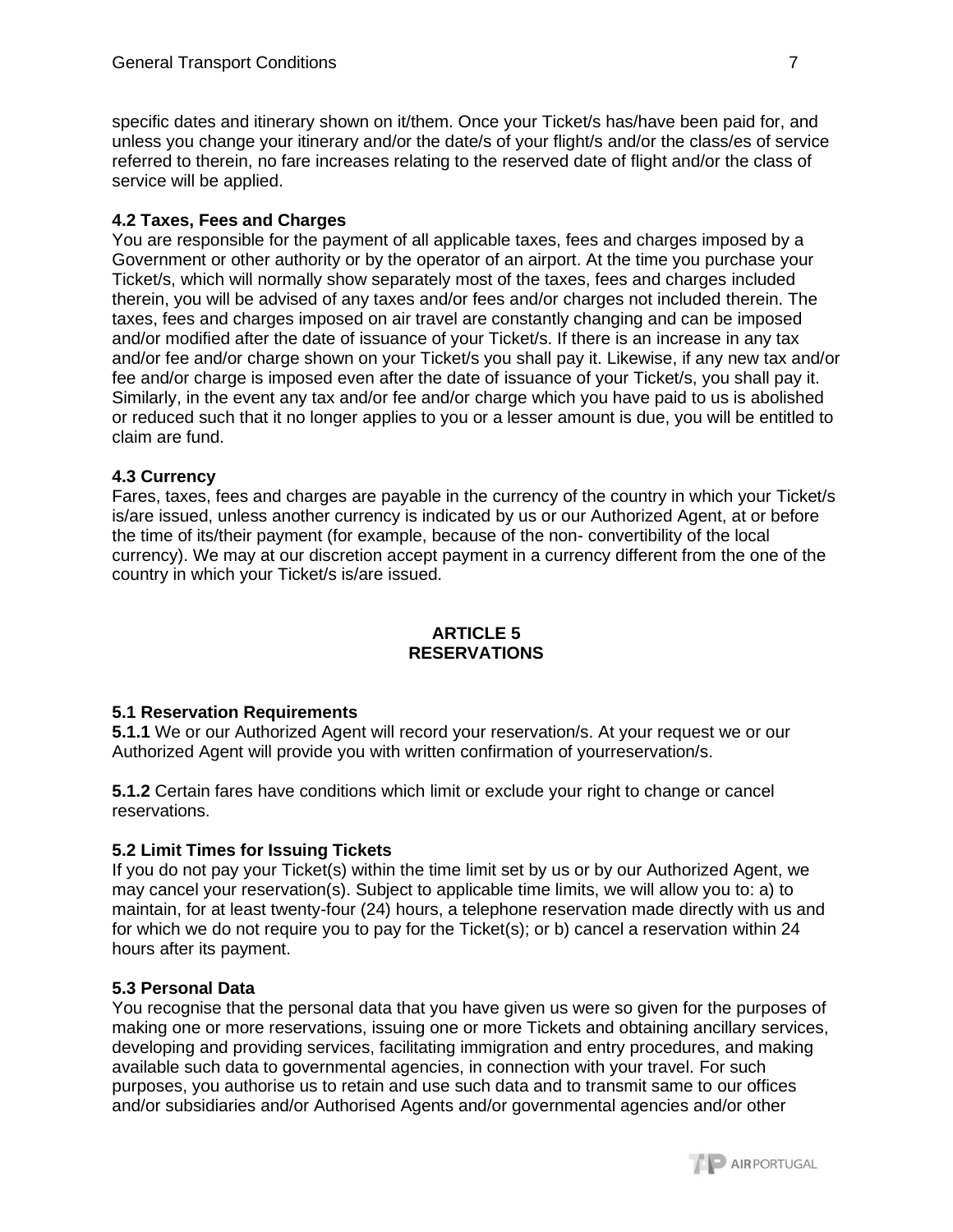Carriers and/or the providers of the above mentioned services and/or credit and other payment card companies and/or data processors working for us.

**5.3.1** The personal data provided and collected will be processed by Transportes Aéreos Portugueses, S.A. – registered in Portugal, with its head office at Edifício TAP 25, Lisbon Airport and tax identification number 500 278 725 ("TAP Air Portugal").

**5.3.2** The data is needed for the travel contract. It is not possible to provide this service without the requested personal data.

**5.3.3** The data is used for managing bookings, issuing tickets, providing transport services, and facilitating emigration and entry procedures.

**5.3.4** Personal data is shared, for the purposes stated, with legally competent authorities, government departments, authorised agents, airports, other carriers, service providers, credit agencies and credit card companies.

**5.3.5** Provision of the requested service involves transferring your personal data to third countries (which are not members of the European Union or the European Economic Area). In these circumstances, TAP Air Portugal takes all necessary and appropriate measures in accordance with applicable laws, to ensure the protection of all personal data that is subject to this international transfer. Whenever booking travel to a destination/country that requires the transmission of your data, TAP Air Portugal informs you at the moment of booking and offers you the opportunity to seek more information about the measures in place to protect your data, as well as how to get copies of these measures.

**5.3.6** The personal data gathered is stored in databases created specifically for this purpose and is kept for the legally applicable period.

**5.3.7** You may at any time, within the limits set out in the applicable laws, request access to the data, rectify it, have it erased, restrict how it is processed, object and request data portability directly via your Client Area or by completing the "Form for the Exercise of Rights under the General Data Protection Regulations", available at Point 14 of our Privacy Policy, available at [https://www.flytap.com/pt-pt/privacidade,](https://www.flytap.com/pt-pt/privacidade) which may be sent by email to [dpo@tap.pt,](mailto:dpo@tap.pt) or by post, to: Data Protection Officer TAP Air Portugal, Lisbon Airport 1704-801 Lisboa, Portugal.

You may also obtain confirmation about what personal data of yours is being processed, as well as access to it, with a copy of the data TAP Air Portugal is processing provided for you.

**5.3.8** Notwithstanding any other administrative or legal remedy, you have the right to present a complaint to the National Data Protection Commission (CNPD) or any other competent authority under the terms of the law, should you believe your data is not being processed by TAP in accordance with the applicable legislation.

**5.3.9** For an explanation of data processing, please read our Privacy Policy, which is available at https://www.flytap.com/pt-pt/privacidade, or contact the Data Protection Officer by email at [dpo@tap.pt.](mailto:dpo@tap.pt)

# **5.4 Seats**

**5.4.1** The prior reservation of seating is a facultative service, only available on flights operated by TAP and TAP EXPRESS.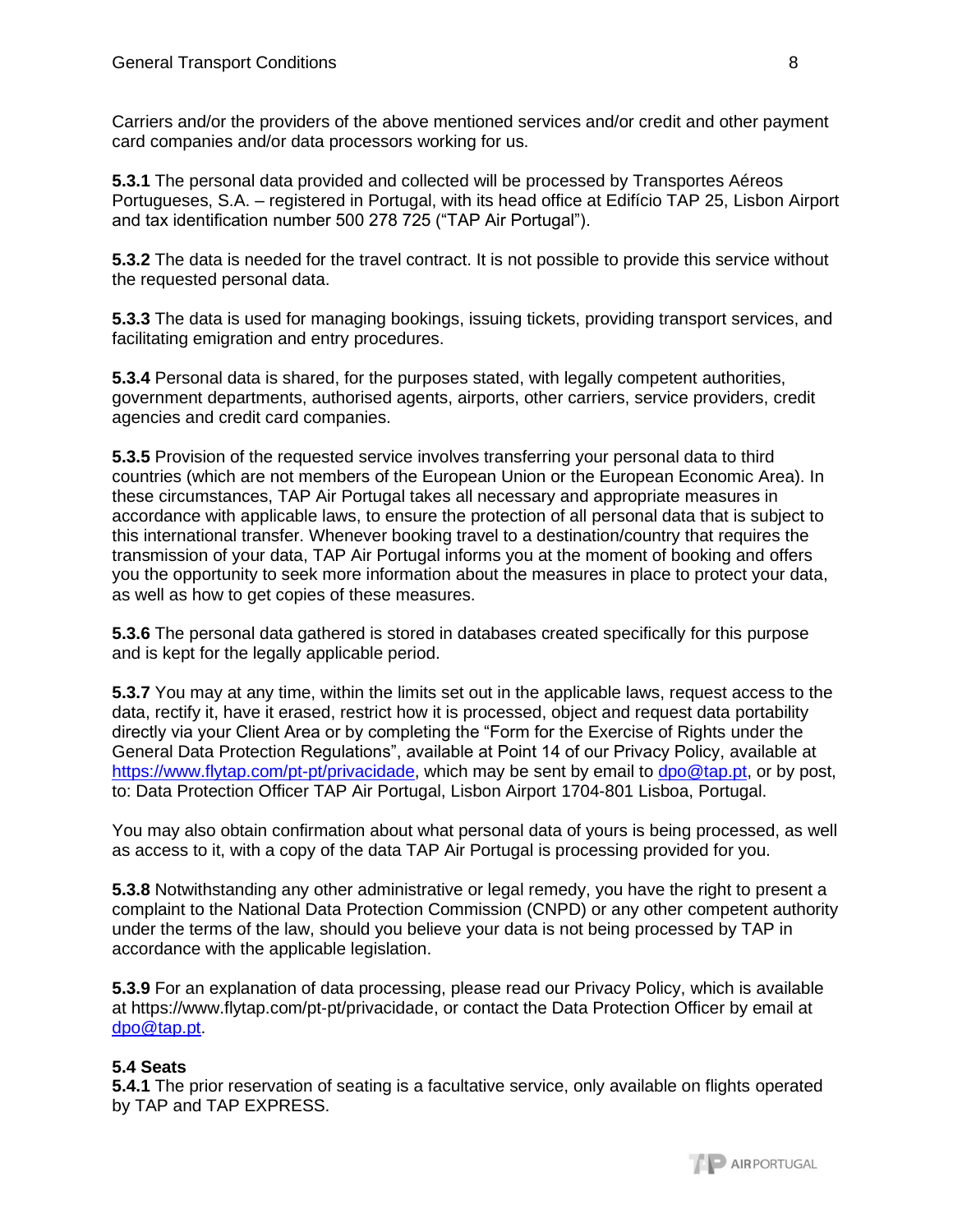**5.4.1.1** Advance seat reservation allows you to choose a given seat, in a preferred area of the aircraft, on domestic flights (excluding flights between Lisbon-Porto and Porto-Lisbon) and international flights. Depending on the type of tariff, this pre-booking can have charges.

**5.4.2** At the time of the check-in, in person or online, a seat will be automatically and randomly attributed without cost. If you do not want this and wish to change your seat, depending on the characteristic of the seat and of the tariff acquired, this may be charged.

**5.4.3** At any time, even after embarkation, for technical or operational reasons, we may have to attribute seats other than those initially chosen/attributed. If seating with inferior characteristics to those acquired are attributed, TAP will repay you the amount of the difference. If you cancel the service, the amount will not be reimbursed, but we will allow you to use the document within the period of validity, for payment of the same service. If, when purchasing a seat, you provided incorrect declarations about your condition, the amount paid will not be reimbursed.

## **5.5 Reconfirmation of Reservations**

Your onward and/or return reservation/s may be subject to the need of reconfirmation within specified time limits. When you will have to reconfirm your reservations, we will inform you on when, how and where it shall be done. If you are required to reconfirm your reservation/s and you fail to so do, we may cancel your onward and/or return reservation/s. However, if you advise us that you still wish to travel on the flight/s you had reservation/s for, we will, if there is space available on such flight/s, reinstate your reservation/s. If there is no space available on such flight/s, we will do our best to transport you to your next or final destination.

**5.5.1** You should check the reconfirmation needs of any other Carriers involved in your journey with them. When needed, you must reconfirm your reservations with the Carrier whose code appears for the flight in question on the Ticket.

### **5.6 Cancellation of Reservations**

Please be advised that, in the event you do not show up for any flight without having advised us until the time your flight departs, we way cancel your return or onward reservation/s. However, if you do advise us in advance, we will not cancel the reservation/s for your subsequent flight/s, and we will proceed in accordance with the provisions of article 3.3.2 and/or 3.3.3.

## **ARTICLE 6 CHECK-IN AND BOARDING**

# **6.1 Check-in Time**

Because Check-in Deadlines are different at every airport, we recommend that you inform yourself about same and honour them. Your journey will be smoother if you allow yourself ample time to comply with the Check-in Deadline/s. We reserve the right to cancel your reservation/s if you do not comply with the Check-in Deadline/s indicated. We or our Authorised Agents will advise you of the Check-in Deadline for your first flight with us. For any subsequent flight/s in your journey, you should inform yourself of the Check-in Deadline/s. Check-in Deadlines for our flights can be found in our timetables or may be obtained from us or our Authorised Agents.

### **6.2 Boarding Time**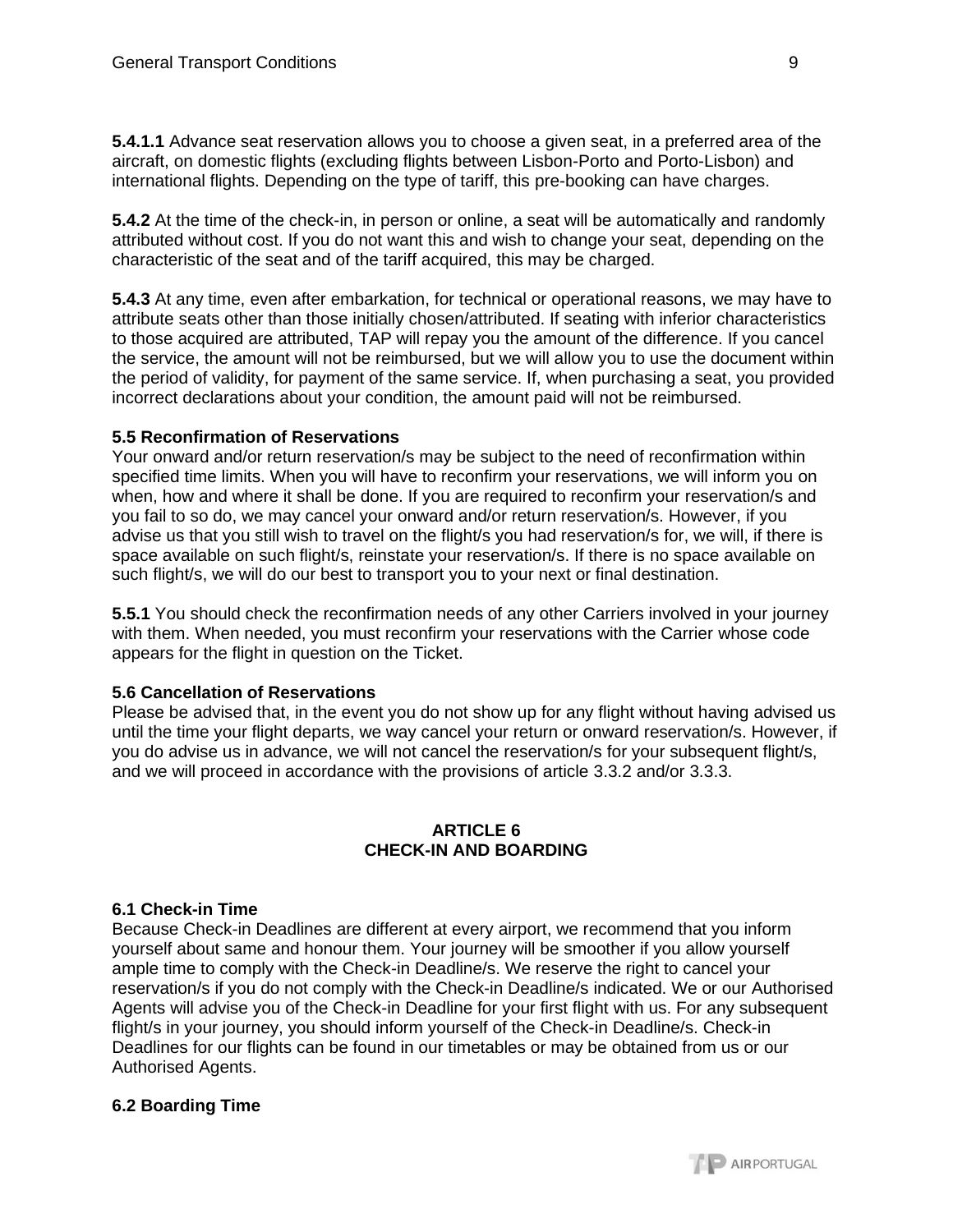**6.2.1** You must present yourself at the boarding gate not later than the time specified by us when you check-in.

**6.2.2** We may cancel your reservation/s if you fail to arrive at the boarding gate on time.

#### **6.3 Consequences**

We will not be liable for any losses or expenses you may incur due to your non- compliance with the provisions of this Article 6.

#### **ARTICLE 7 REFUSAL AND LIMITATION OF CARRIAGE**

### **7.1 Right to Refuse Carriage**

If we have notified you in writing that we will never carry you again on our flights, we may, in accordance with our free and reasonable understanding, refuse to carry you and/or your Baggage. In such circumstance, you will be entitled to a refund. We may also refuse to carry you and/or your Baggage if one or more of the following shall have occurred or we reasonably believe may occur:

**7.1.1** such refusal is required by any applicable laws, regulations or orders;

**7.1.2** the carriage of you or your Baggage may endanger or affect the safety or the health or may materially affect the comfort of other passengers or crew members;

**7.1.3** your mental or physical condition, including your impairment by alcohol or drugs, presents a danger or risk to yourself, to passengers, to crew members or to property;

**7.1.4** you have misbehaved on a previous flight and we have reasons to believe that you may repeat such behaviour;

**7.1.5** you have refused to submit to a security check;

**7.1.6** you have not paid the applicable fare, taxes, fees or charges;

**7.1.7** you do not appear to have valid travel documents, you may seek to enter a country through which you may be in transit or for which you do not have valid travel documents, you may destroy your travel documents during flight or you may refuse to, when so requested, surrender your travel documents to the flight crew against receipt;

**7.1.8** you present a Ticket that has been acquired unlawfully or that has been purchased from an entity other than us or our Authorised Agent or that has been reported as being lost or stolen or that is a counterfeit or in relation to which you cannot prove that you are the person named therein;

**7.1.9** you have failed to comply with the requirements set forth in Article 3.3 above concerning the use and sequence of the Coupons or you present a Ticket that is mutilated or which has been issued or altered by other than us or our Authorised Agent;

**7.1.10** you don't comply with our instructions regarding safety or security.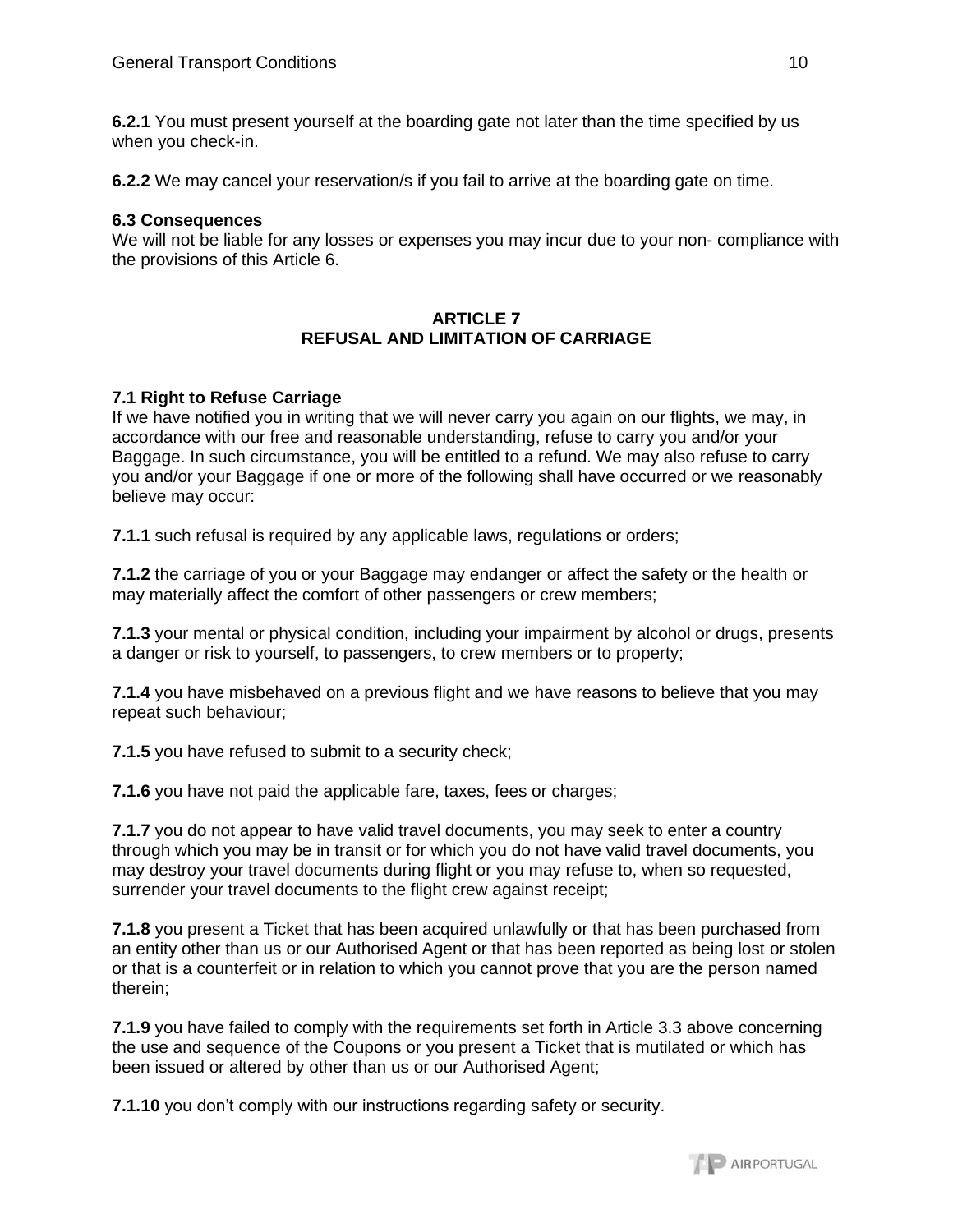# **7.2 Special Assistance**

Acceptance for carriage of unaccompanied children, disabled persons, pregnant women, persons with illness or other persons requiring special assistance is subject to prior arrangement with us. If such passengers have informed us of any special requirements at the time of issuance of their Ticket/s and such requirements have been accepted by us, they shall not subsequently be refused carriage on the basis of their respective conditions or special requirements.

**7.2.1** Subject to Article 7.2 above, if you are a Passenger requiring a wheelchair and provided that you (or someone on your behalf) declares that you are self- sufficient and capable of, independently, taking care of your physical needs in flight (namely in what refers to health, safety and hygiene), you will be allowed to travel unescorted and we will be under no obligation to provide you on-board assistance which contravenes, in anyway, whatever has been declared by you or on your behalf as per hereinabove.

# **7.3 Travelling under Police Escort and/or Court Tutelage**

Applicable to flights originating in Brazil. The transport of a Passenger or of an underage Passenger under police escort and judicial tutelage must be coordinated with a minimum notice of 48 (forty eight) hours, between the police authority responsible for the escort, the airport administration, TAP and the airport Federal Police, aiming to establish, in line with the escort requirements, special measures and procedures concerning security and discrete boarding and landing, as well as on board deportment, all in accordance with the requisites demanded by the National Civil Aviation Security Programme – PNAVSEC – Decree No. 7.168 dated 05 May 2010.

Presentation and identification for boarding purposes must be carried out with a minimum of 2 (two) hours prior to the time of the flight departure. The transport of a Passenger under judicial custody on an international flight must be preceded by previous communication with the Federal Police Department, INTERPOL, the Local Airport Administration, the Consulate of the Passenger's country of destination and with TA P, in order to organize transport procedures and possible stopover/connection. TAP may refuse the boarding of a passenger under custody should the Company consider that the individual represents a potential threat to flight safety and that of the remaining passengers.

## **ARTICLE 8 BAGGAGE**

# **8.1 Free Baggage Allowance**

Subject to our conditions and limitations, about you will be provided information by us or by our Authorised Agents (number/item/weight and dimensions) at your request, you may transport some luggage free of charge. The quantity of free luggage is defined based on the ticket price.

# **8.2 Excess Baggage**

The carriage of baggage in excess of the free baggage allowance is subject to the payment of a fee. If the flight is operated by another carrier, the rates, terms and conditions of transportation may be dictated by the carrier, and so these should be consulted. At your request, we or Authorised Agents will inform you on such fees.

# **8.3 Articles not acceptable as Baggage**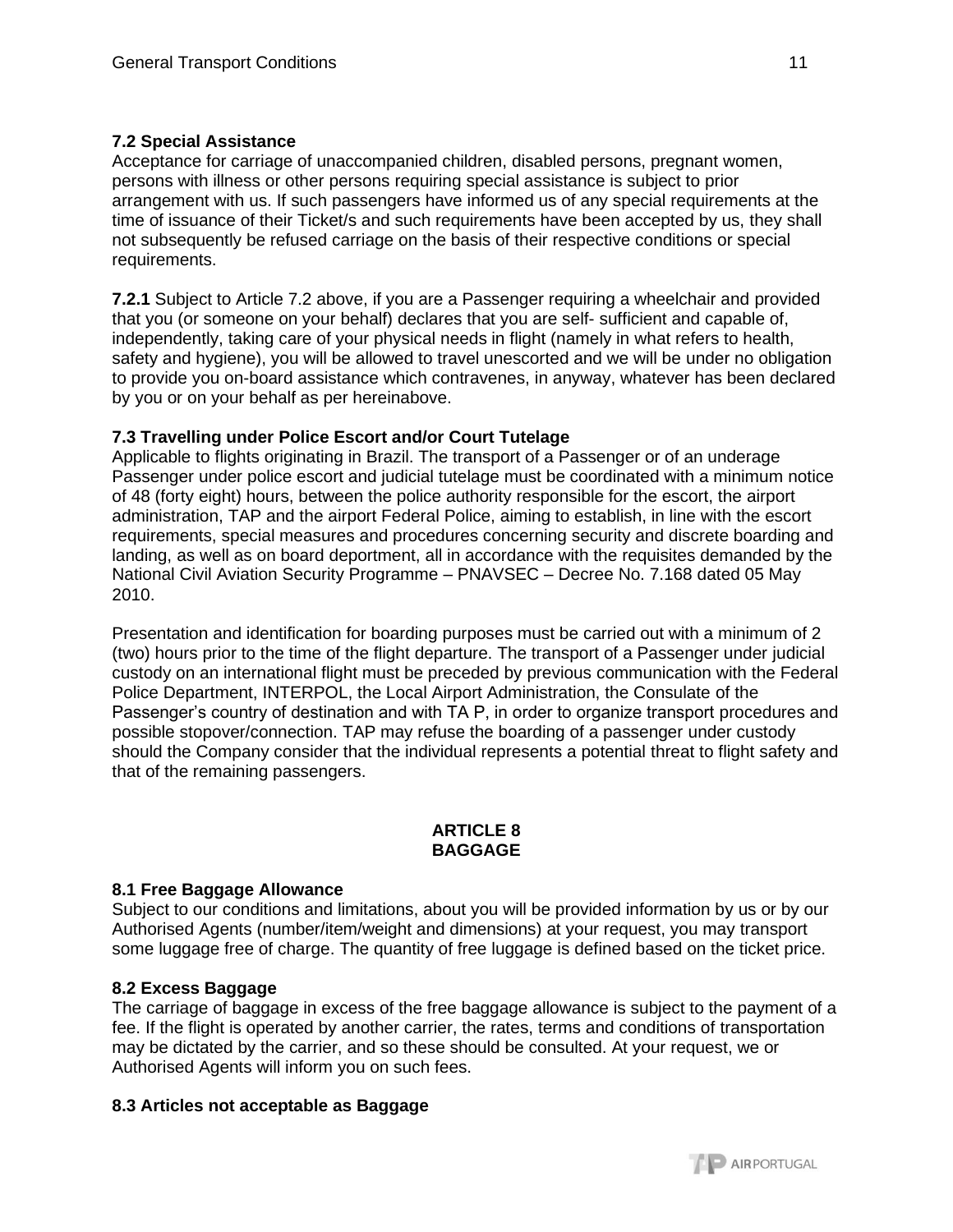**8.3.1** You must not include in your Baggage:

**8.3.1.1** items which are likely to endanger the aircraft or persons or property on board of it, such as those specified in the International Civil Aviation Organisation's (ICAO) Technical Instructions for the Safe Transport of Dangerous Goods by Air and the International Air Transport Association's (IATA) Dangerous Goods Regulations, and in our regulations (further information will be provided by us to you onrequest);

**8.3.1.2** items the carriage of which is forbidden by the applicable laws, regulations or orders of any State of departure or destination or we reasonably believe that may affect the safety and/or security of the aircraft or of any person on board of it;

**8.3.1.3** Items which, taking in consideration, namely the type of aircraft being used, are reasonably considered by us as unsuited for carriage, because they are dangerous or unsafe or because of their weight, size, shape, nature or because they are fragile or perishable. At your request, we will inform you on unacceptable items.

**8.3.2** Firearms, ammunitions and other weapons other than for hunting and sporting purposes are forbidden to be carried as Baggage. Firearms, ammunitions and other weapons for hunting and sporting purposes may be accepted as Checked Baggage, but, for such purpose, you shall, at the time you make your reservation/s, inform us of your intention to carry them and show us all the necessary documents. All such weapons must be unloaded, with the safety catch on and suitably packed. The carriage of ammunitions is subject to ICAO's and IATA's regulations as specified in Article 8.3.1.1 above.

**8.3.3** Weapons, such as antique firearms, swords, knives and similar items may, at our discretion, be accepted as Checked Baggage, but will not be permitted in the cabin of the aircraft.

**8.3.4** Money, jewelry, precious metals, computers, personal electronic devices, negotiable papers, securities or other valuables, glasses, contact lenses, prostheses and any type of orthopedic devices, business documents, passports and other identification documents and samples must not be included in your Checked Baggage.

**8.3.5** If, despite their carriage is forbidden or despite they are unacceptable for carriage, you include in your Baggage any items referred to in Articles 8.3.1 and 8.3.2 above, we shall not be responsible for any losses or damages relating to such items.

**8.3.6** We shall not be liable for any damages caused to your surfboard during carriage, if at the time the checked surfboard is handed over to us it is already packed by you and you don't permit our employees or agents to inspectit.

# **8.4 Right to Refuse Carriage**

**8.4.1** Subject to Articles 8.3.2 and 8.3.3 above, we will refuse to carry as Baggage or Checked Baggage, as the case may be, the items described in Article 8.3 above and we may refuse to continue the carriage of any such items upon discovery of same.

**8.4.2** We may refuse to carry as Baggage any item reasonably considered by us as unsuited for carriage due to its size, shape, weight, content, nature or due to safety, security or operational reasons or the comfort of the other passengers. At your request, we will inform you on unacceptable items.

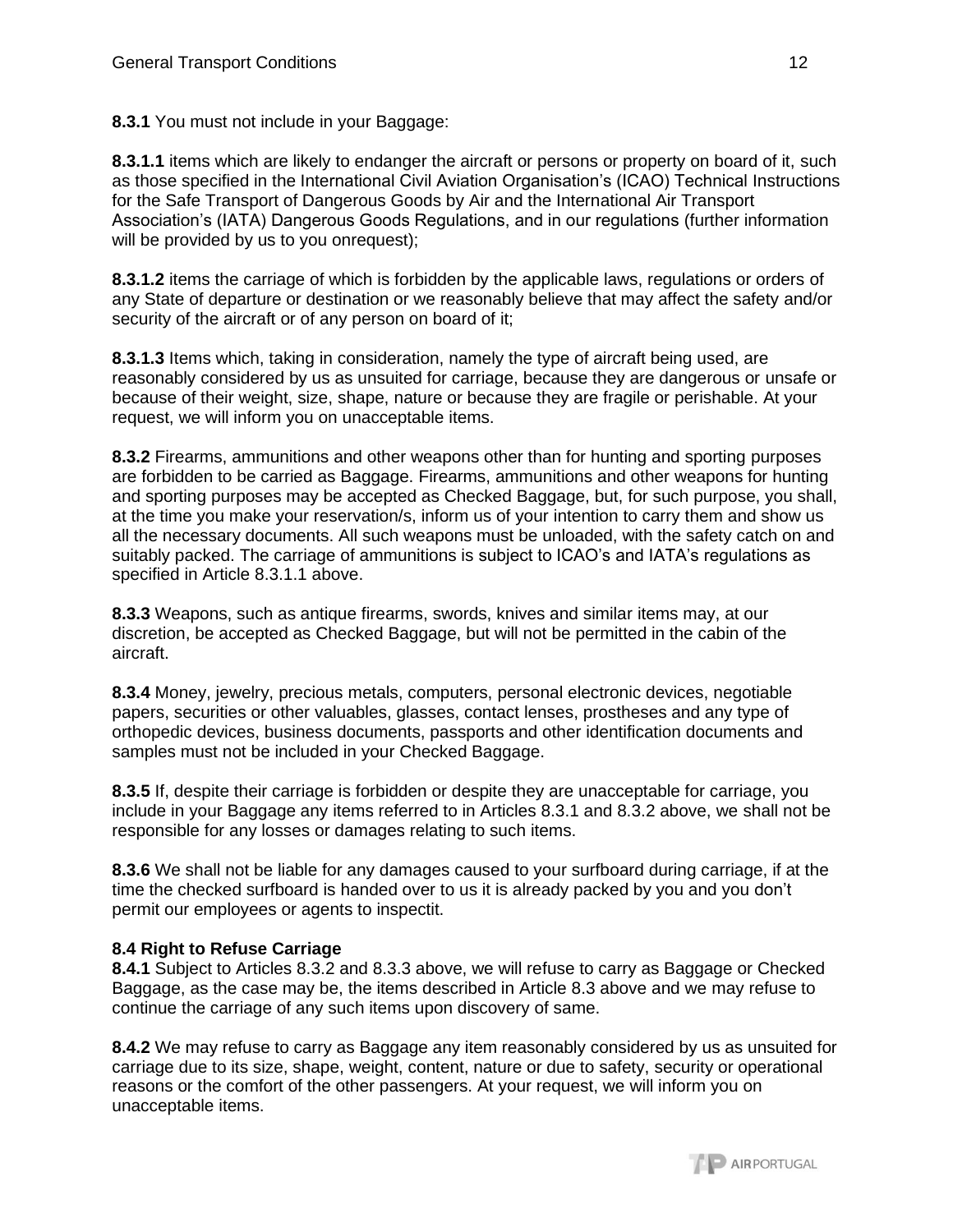**8.4.3** We will refuse to accept for carriage any item that, in our reasonable opinion, is not properly and securely packed in suitable containers. At your request, we will inform you on packs and containers unacceptable byus.

## **8.5 Right of Search**

For reasons of safety and security, we may ask you to permit a search and/or a scan of your person and a search and/or a scan and/or X-ray of your Baggage. Notwithstanding the provided for hereinabove, your Baggage may be searched and/or scanned and/or X-rayed in your absence for the purpose of determining whether it contains any of the items described in Article 8.3.1.1 and 8.3.1.2. If you are not willing to comply with our request to permit a search and/or a scan of your person and/or a search and/or a scan and/or X- ray of your Baggage, we may refuse to carry you and/or your Baggage. In the event a search and/or a scan causes Damage to you and/or an X-ray and/or a search and/or a scan causes Damage to your Baggage, we shall not be liable for such Damages unless same are due to any fault or negligence on our part.

**8.5.1** For reasons of safety and/or security your baggage may be opened and searched, as long as there is the suspicion of containing any of the items described on the General Conditions of Carriage (Passenger and Baggage) or any other items which carriage is forbidden by any applicable law or regulation in force.

**8.5.2** Your permission to baggage searching as set forth in article 8.5.1 above is implied with the purchase of a ticket by you.

**8.5.3** Any damages occurred on your baggage as a result of a search, will be under your responsibility.

**8.5.4** If necessary search may be extended to your person and your personal belongings.

### **8.6 Checked Baggage**

**8.6.1** Upon delivery to us of your baggage you wish to check-in, same will be under our custody and we shall issue a Baggage Identification Tag for each piece of your Checked Baggage.

**8.6.2** Each item of your Checked Baggage must have your personal identification, which will include, at least, your name.

**8.6.3** Unless we decide for safety, security or operational reasons to carry your Checked Baggage on another flight, same will, whenever possible, be carried on the same aircraft as you. Unless applicable law requires you to be present for customs clearance, we will deliver to you your Checked Baggage carried on another flight.

### **8.7 Unchecked Baggage**

Due to legal and/or governmental requirements and requirements related with equipment, there are restrictions with regard to the transportation of the luggage you take with you into the aircraft. The number of items and/or maximum weight of the luggage varies, and so, on request, we or our Authorised Agents will give you all the necessary information. The Baggage you carry with you onto the aircraft must fit under the seat in front of you or in a storage compartment in the cabin of the aircraft. If, for any reason, such baggage cannot be storage as indicated above or if it is too heavy or if it is considered unsafe it must, if possible, be carried as checked baggage.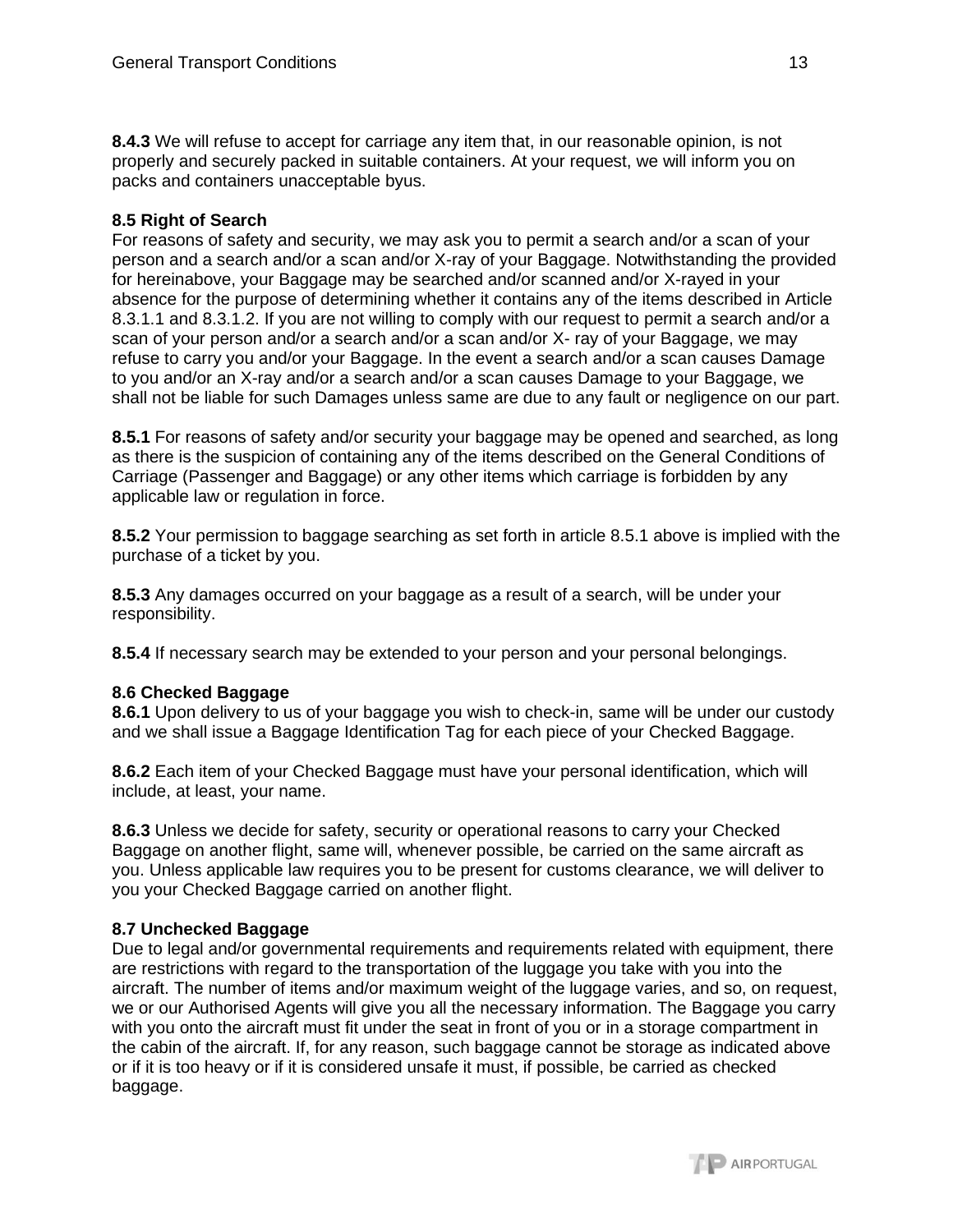**8.7.1** Items not suitable for carriage in the cargo compartment (such as delicate musical instruments) and which do not meet the requirements in Article 8.7.1 above, will only be accepted for carriage in the cabin compartment if you have given us advance notice and we have consented. As you may have to pay a separate fee for this service, please ask us or our Authorised Agents for details.

### **8.8 Collection and Delivery of Checked Baggage**

**8.8.1** Subject to Article 8.6.3 above, you shall collect your Checked Baggage as soon as it is made available at your destination or Stopover. Should you not collect it within a reasonable time, we may charge you a storage fee. Should your Checked Baggage not be claimed within three (3) months from the date it is made available, we may dispose of it without any liability to you.

**8.8.2** Only the bearer of the Baggage Check (if one has been issued) and the Baggage Identification Tag is entitled to delivery of the Checked Baggage.

**8.8.3** If a person claiming Checked Baggage is unable to produce the Baggage Check (if one has been issued) and to identify the Baggage by means of a Baggage Identification Tag, we shall only deliver the Baggage to such person on condition that he or she establishes to our satisfaction his or her right to same.

### **8.9 Animals**

If we agree to carry your animals they will be carried as Checked Baggage and subject to the following conditions:

**8.9.1** you must ensure that pets such as dogs and cats are transported in the transport kit mentioned in the booking, which should be appropriate for the size of the animal and accompanied by valid documents - namely health and vaccination certificates, entry permits, and other documents required by the departure, destination, and transit countries -, without which the pets will not be accepted for transport. Such transport may be subject to other conditions indicated by us, which will be made available upon request;

**8.9.2** if accepted as baggage, the pet, together with its transport kit and food, will not be included in your free baggage allowance; it will be considered excess baggage, subject to the payment of the applicable fare;

**8.9.3** guide dogs accompanying Passengers with disabilities will be carried free of charge in addition to the normal free Baggage allowance, but their carriage is subject to the conditions specified by us and which will be available to you on request;

**8.9.4** without prejudice to the liability rules of the Convention or of other applicable law and unless we have been negligent, we shall not be responsible for injury to or loss, sickness or death of an animal which we have agreed to carry;

**8.9.5** we will have no liability in respect of any such animal not having all necessary exit, entry, health and other documents with respect to the animal's exit from, entry into or passage through any country, state or territory and the person carrying the animal must reimburse us for any fines, costs, losses or liabilities reasonably imposed on or incurred by us as are sult.

### **ARTICLE 9**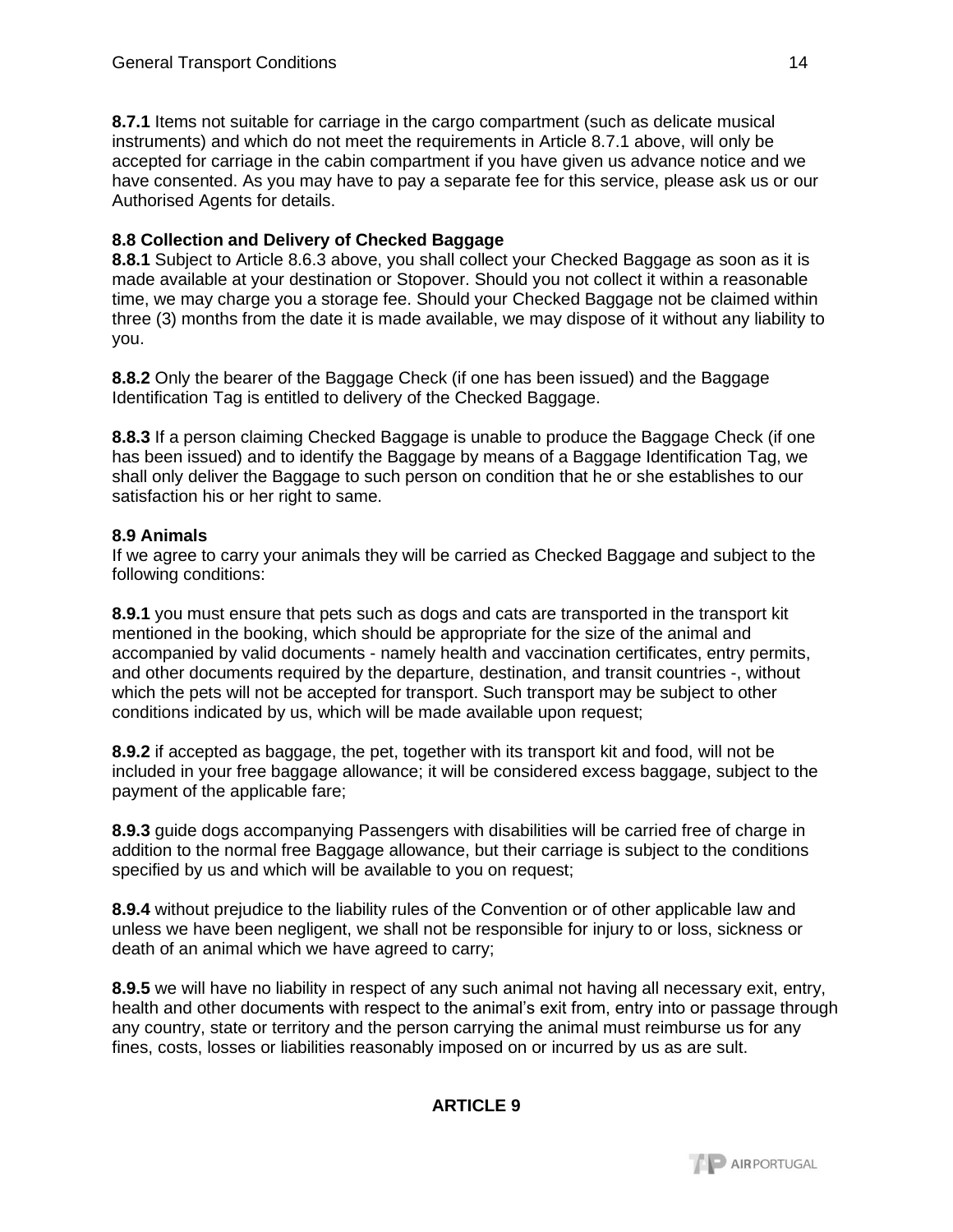# **SCHEDULES, DELAYS, CANCELLATION OF FLIGHTS**

## **9.1 Schedules**

**9.1.1** We will make every effort to keep to the timetables indicated on the ticket.

**9.1.2** Failure to keep to those timetables will only occur for operational or functional reasons. We will keep you informed of any alterations provided you have provided us with a contact number.

# **9.2 Cancellation, Delays, Denied Boarding, Rerouting,Etc.**

**9.2.1** We will take all necessary measures to avoid delay in carrying you and/or your Baggage. In the exercise of such measures and in order to prevent the cancellation of a flight, we may, in exceptional circumstances, have a flight or aircraft operated on our behalf by an alternative carrier.

**9.2.2** Without prejudice to the provided for in any applicable law, if we cancel a flight of which we are the operating carrier and for which you have a confirmed reservation and you have presented yourself at check-in as indicated to you in writing (or electronically) or, lacking such indication, up to 45 minutes before the time foreseen for the departure of such flight, we shall offer you:

**a)** your choice of (i) the reimbursement, within seven Days (in cash, by electronic bank transfer, bank order, bank check or, with your written agreement, in travel vouchers and/or other services), of the full purchase price of your Ticket for the part or parts of the journey not made and, if the flight is no longer serving any purpose in relation to your original travel plan, for the part or parts already made and, in this latter case and when applicable, a return flight (at the earliest opportunity) to your first point of departure or (ii) the rerouting, under comparable transport conditions, to your final destination, at the earliest opportunity or (iii) the rerouting, under comparable transport conditions, to your final destination, at a later date of your convenience, but subject to seats availability; and

**b)** meals and refreshments in a reasonable relation to the waiting time and two telephone calls or two telexes or two fax messages or e-mails; and

**c)** if the time reasonably foreseen for the departure of the rerouting flight is, at least, on the Day following the one of the scheduled departure time of the cancelled flight, we shall also offer you: (i) hotel accommodation, in cases where a stay of one or more nights or a stay additional to that intended by you becomes necessary; and (ii) transport between the airport and the place of accommodation (hotel or other); and

**d)** a compensation in the amount of €250 (for all flights up to 1,500 kilometers) or of €400 (for all intra-Community flights of more than 1,500 kilometers and for all flights between 1.500 and 3.500 kilometers) or of €600 (for all flights not falling under the foregoing situations), unless (i) you have been informed of the cancellation at least two weeks before the scheduled time of departure or (ii) you have been informed of the cancellation between two weeks and seven Days before the scheduled time of departure and you have been offered rerouting allowing you to depart up to two hours before the scheduled time of departure and to reach your final destination up to four hours after the scheduled time of departure or (iii) you have been informed of the cancellation less than seven Days before the scheduled time of departure and you have been offered rerouting allowing you to depart up to one hour before the scheduled time of departure and to reach your final destination up to two hours after the scheduled time of departure or (iv) we can prove that the cancellation was caused by extraordinary circumstances (namely political instability, strikes affecting the operation, technical failures, bad weather conditions, security risks and ATM decisions) which could not have been avoided even if all reasonable measures had been taken, cases on which no compensation will be due.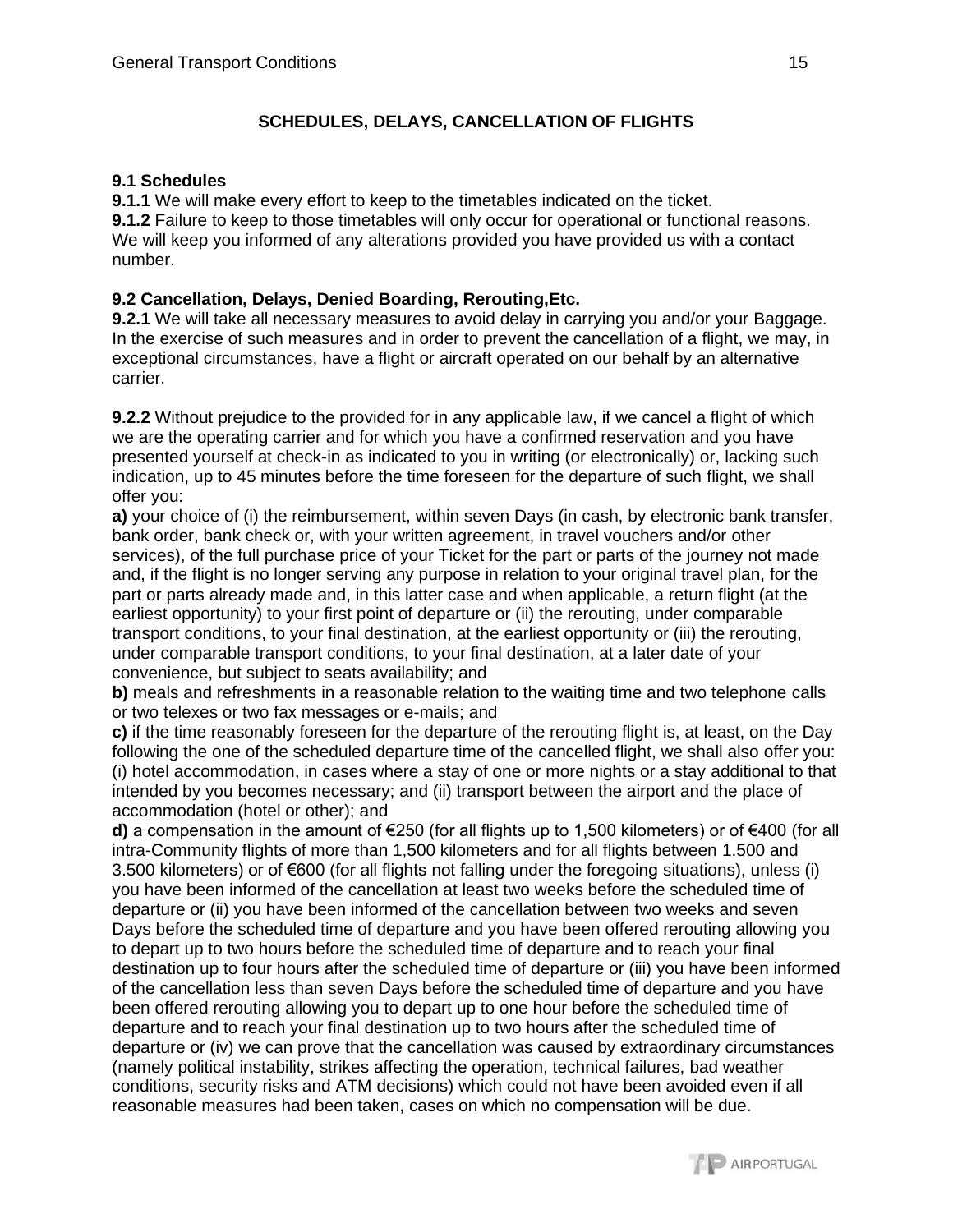**Note 1:** Reimbursement as per paragraph (i) of paragraph a) of this Article 9.2.2 shall not apply if the flight to which you have been denied boarding is part of an inclusive tour and you are entitled to reimbursement under Directive 90/314/EEC.

**Note 2:** The compensation foreseen in paragraph d) of this Article 9.2.2 will be reduced by 50% when the time of arrival of the alternative flight you have been offered to your final destination as per paragraphs (ii) and (iii) of paragraph a) of same Article does not exceed the scheduled time of arrival of the flight on which refusal has happened by (i) two hours (in the case of any flights up to 1,500 kilometers), (ii) three hours (in the case of any intra-Community flights of over 1,500 kilometers and in the case of any other flights between 1,500 and 3,500 kilometers) or (iii) four hours (in the case of any flights not falling under paragraphs (i) or (ii)above).

**Note 3:** The distances referred to in this Article 9.2.2 are measured by the great circle route method.

**9.2.3** Without prejudice to the provided for in any applicable law, whenever, in relation to a flight of which we are the operating carrier and for which you have a confirmed reservation and you have presented yourself for check-in as indicated to you in writing (or electronically) or, lacking such indication, up to 45 minutes before the time foreseen for the departure of such flight, we have reasonable grounds to foresee that same will not operate within (i) two hours or more (in the case of any flights up to 1,500 kilometers), (ii) three hours (in the case of any intra-Community flights of over 1,500 kilometers and in the case of any other flights between 1,500 and 3,500 kilometers) or (iii) four hours or more (in the case of any flights not falling under paragraphs (i) or (ii) above) from its scheduled time of departure, we shall offer you, free of charge:

**a)** meals and refreshments in a reasonable relation to the waiting time and two telephone calls or two telexes or two fax messages or e-mails; and

**b)** hotel accommodation, in cases where a stay of one or more nights or a stay additional to that intended by you becomes necessary and transport between the airport and the place of accommodation (hotel or other), when the reasonably foreseen departure time is, at least, on the day following the one of the previously announced departure time; and

**c)** when the delay is of, at least, five hours and you decide not to travel on the delayed flight, the reimbursement, within seven Days (in cash, by electronic bank transfer, bank order, bank check or, with your written agreement, in travel vouchers and/or other services), of the full purchase price of your Ticket for the part or parts of the journey not made and, if the flight is no longer serving any purpose in relation to your original travel plan, for the part or parts of it already made and, in this latter case and when applicable, a return flight (at the earliest opportunity) to your first point of departure.

**Note 1:** The distances referred to in this Article 9.2.3 are measured by the great circle route method.

**9.2.4** Without prejudice to the provided for in any applicable law, whenever, in relation to a flight of which we are the operating carrier and for which you have a confirmed reservation and you have presented yourself for check-in as indicated to you in writing (or electronically) or, lacking such indication, up to 45 minutes before the time foreseen for the departure of such flight, you have to be denied boarding for a reason not included in Article 7.1 above and you agree with us to voluntarily surrender your reservation, we shall:

**a)** immediately compensate you, in travel vouchers and/or other services, in the amount of **€**300 (for all flights up to 1,500 kilometers) or of €480 (for all intra-Community flights of more than 1,500 kilometers and for all other flights between 1.500 and 3.500 kilometers) or of €720 (for all flights not falling under the foregoing situations); and

**b)** offer you, free of charge, your choice of: (i) the reimbursement, within seven Days (in travel vouchers and/or other services), of the full purchase price of your Ticket for the part or parts of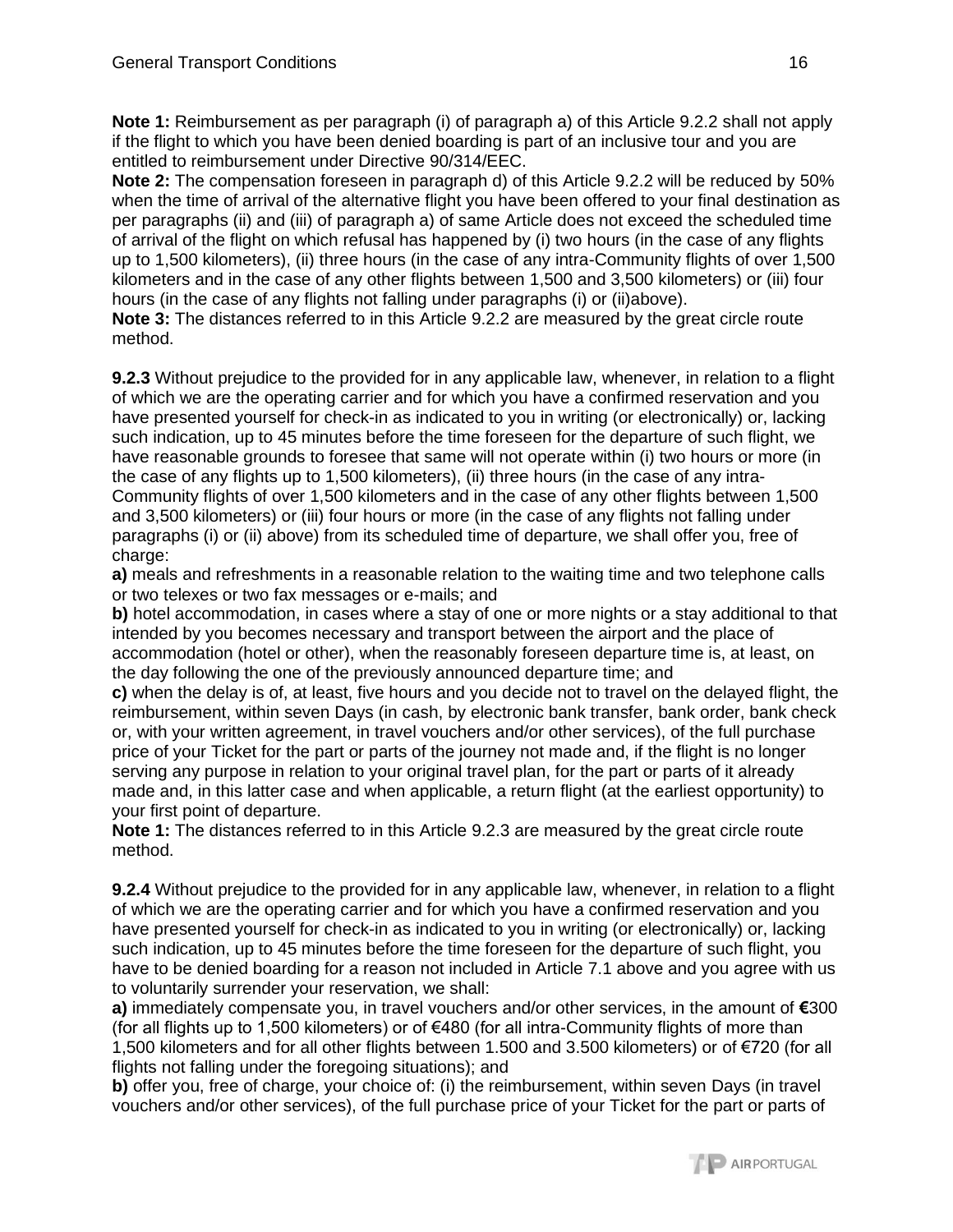the journey not made and, if the flight is no longer serving any purpose in relation to your original travel plan, for the part or parts of it already made and, in this latter case and when applicable, a return flight (at the earliest opportunity) to your first point of departure or (ii) the rerouting, under comparable transport conditions, to your final destination, at the earliest opportunity or (iii) the rerouting, under comparable transport conditions, to your final destination, at a later date of your convenience, but subject to seats availability; and

**c)** also offer you, free of charge, meals and refreshments in a reasonable relation to the waiting time, hotel accommodation (in cases where a stay of one or more nights or an additional stay to that intended by you becomes necessary), transport, when necessary, between the airport and the place of accommodation (hotel or other) and a phonecard.

**Note 1:** The reimbursement as per paragraph (i) of paragraph b) of this Article 9.2.4 shall not be applicable if the flight on which you are denied boarding is part of an inclusive tour and you are entitled to reimbursement under Directive 90/314/EEC.

**Note 2:** The distances referred to in this Article 9.2.4 are measured by the great circle route method.

**9.2.5** Without prejudice to the provided for in any applicable law, if we have to deny you boarding as foreseen in Article 9.2.4 above and you don't agree with us to voluntarily surrender your reservation, we may deny you boarding and everything foreseen in such referred Article shall be applicable with the following adaptations: (i) the amount of the compensation foreseen in respective paragraph a) thereof shall, respectively, be of  $\epsilon$ 250,  $\epsilon$ 400 or  $\epsilon$ 600; (ii) the payment of such amount and of the reimbursement foreseen in paragraph (i) of respective paragraph b) thereof shall be in cash, by electronic bank transfer, bank order, bank check or, with your written agreement, in travel vouchers and/or other services; and (iii) instead of the phone card foreseen in paragraph c) thereof, we shall offer you two telephone calls or two telexes or two fax messages or e-mails.

**Note 1:** The compensation foreseen in paragraph (i) of this Article 9.2.5 will be reduced by 50% when the time of arrival of the alternative flight you have been offered to your final destination as per paragraphs (ii) and (iii) of paragraph a) of Article 9.2.4 above does not exceed the scheduled time of arrival of the flight on which denied boarding has happened by (i) two hours (in the case of any flights up to 1,500 kilometers), (ii) three hours (in the case of any intra-Community flights of over 1,500 kilometers and in the case of any other flights between 1,500 and 3,500 kilometers) or (iii) four hours (in the case of any flights not falling under paragraphs (i) or (ii) above).

**9.2.6** Without prejudice to the provided for in any applicable law, if we don't stop at your destination or at any of your Agreed Stopping Places or we cause you to miss a connection flight on which you have a confirmed reservation, we shall, at your choice, take one of the following measures:

**9.2.6.1** carry you, as soon as possible and without any additional charge, in one of our foreseen services with seats available and, if necessary, we shall extend the validity of your Ticket/s; or

**9.2.6.2** change your routing within a reasonable period of time and transport you to the destination shown in your Ticket/s through our services or the services of another carrier or through another means of transportation and/or class of service we shall agree upon, in any case without any additional charge. If the fare and/or the respective taxes and/or fees and/or charges for your new route are lower than those you have paid, we shall reimburse you the difference; or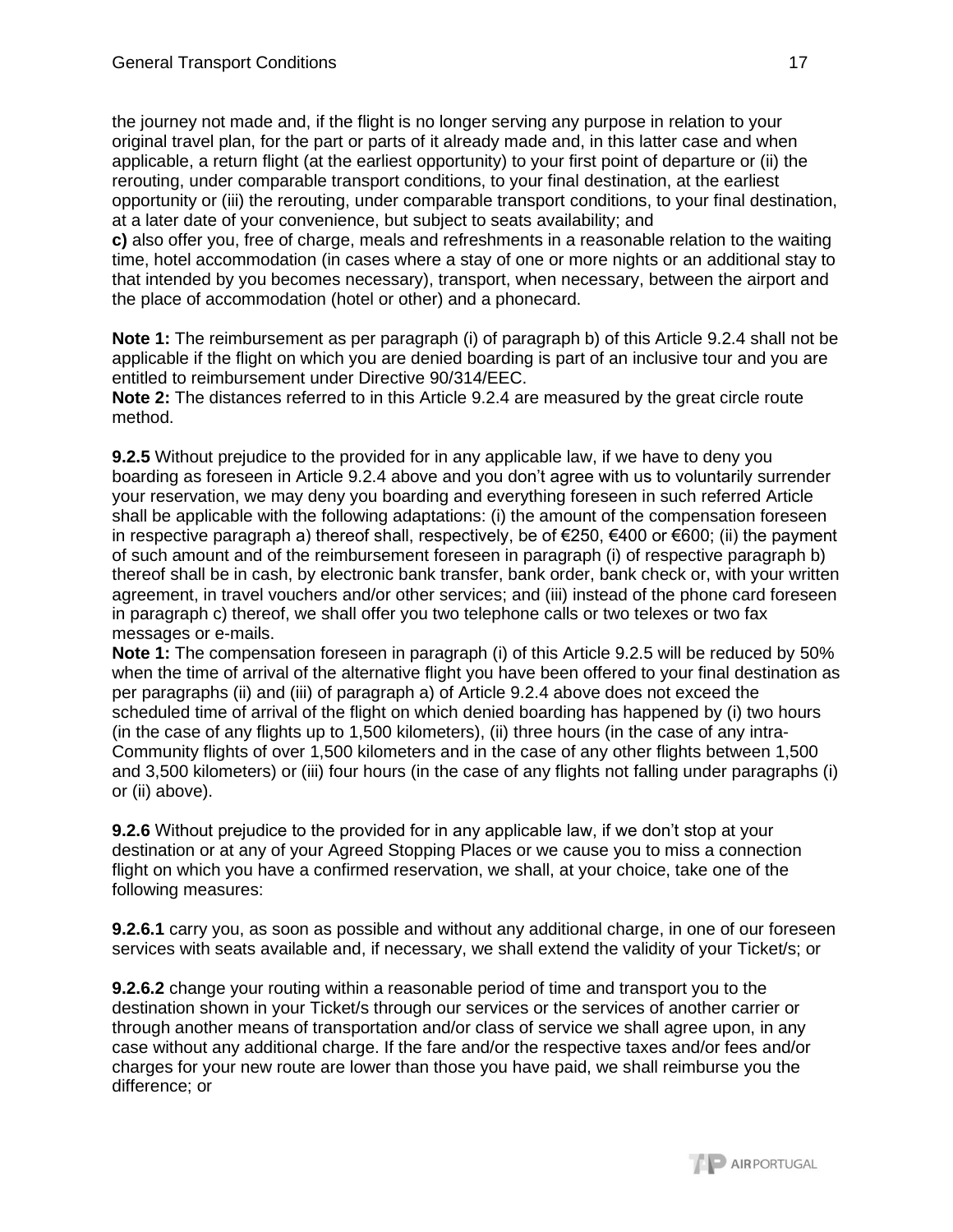**9.2.6.3** refund you as per the provided for in Article 10.2 below.

**9.2.7** In any of the situations referred to in Article 9.2.6 above, and save as otherwise provided for in any other applicable law or provision, the options in Articles 9.2.6.1 through 9.2.6.3 above are the only options you have and we shall have no other responsibility to you.

**9.2.8** Any Voucher/MCO issued by us for any reimbursement or payment may only be used for TAP's travels/services and only when same are provided directly by it.

**9.2.9** As soon as possible, and whether you are in the airport or aboard an affected aircraft, we shall notify you of the best available information regarding delays, cancellations and diversions.

**9.2.10** We will endeavour to provide food, water, lavatories and access to medical treatment to the Passengers on board an aircraft which is on the ground for an extended period of time and, consequently, without access to the terminal, as consistent with passengers and employees safety and security concerns, and not to keep Passengers on board in long delays.

**9.2.11** Without prejudice to the provided for in any applicable law, any expenses regarding meals, refreshments, telephone calls, telexes, faxes, e-mailing, accommodation and/or transportation that must be born by us as per the present Conditions or any applicable law, shall only be so born if same were made not after the third hour before the departure time of the delayed, rerouting or return flight on which the Passenger has been reserved.

## **9.3 Upgrading and Downgrading**

If we place you in a class of service higher than that shown in your Ticket, we shall not require any additional payment from you. If we place you in a class lower than that shown in your Ticket, we shall, within seven Days, reimburse you (in cash, by electronic bank transfer, bank order, bank check or, with your written agreement, in travel and/or other services vouchers) as follows: a) 30% of the price of your Ticket - for all flights up to 1,500 kilometers;or b) 50% of the price of your Ticket - for all intra-Community flights of more than 1,500 kilometers and for all other flights between 1,500 and 3,500 kilometers; or c) 75% of the price of yourTicket - for all flights not falling under paragraphs a) and b) above.

### **9.4 Several Airports**

Whenever a city or region is served by several airports and, in accordance with Articles 9.2.2, 9.2.4 and 9.2.5, we offer you a flight to an alternative airport in relation to the one you had your reservation, we shall bear the cost of your transference from such alternative airport to the airport for which you had your reservation or to a nearby destination you have agreed with us.

#### **ARTICLE 10 REFUNDS**

### **10.1 Refunds**

Without prejudice to the specially foreseen in these Conditions or in any applicable law and subject to our applicable fare rules or Tariffs, we will refund a Ticket or any unused portion of it and, as well, any taxes, fees and charges, as follows:

**10.1.1** save as otherwise foreseen in this Article 10, to the person designated in the Ticket or, provided it is proved that its payment has been made by another person, to such person;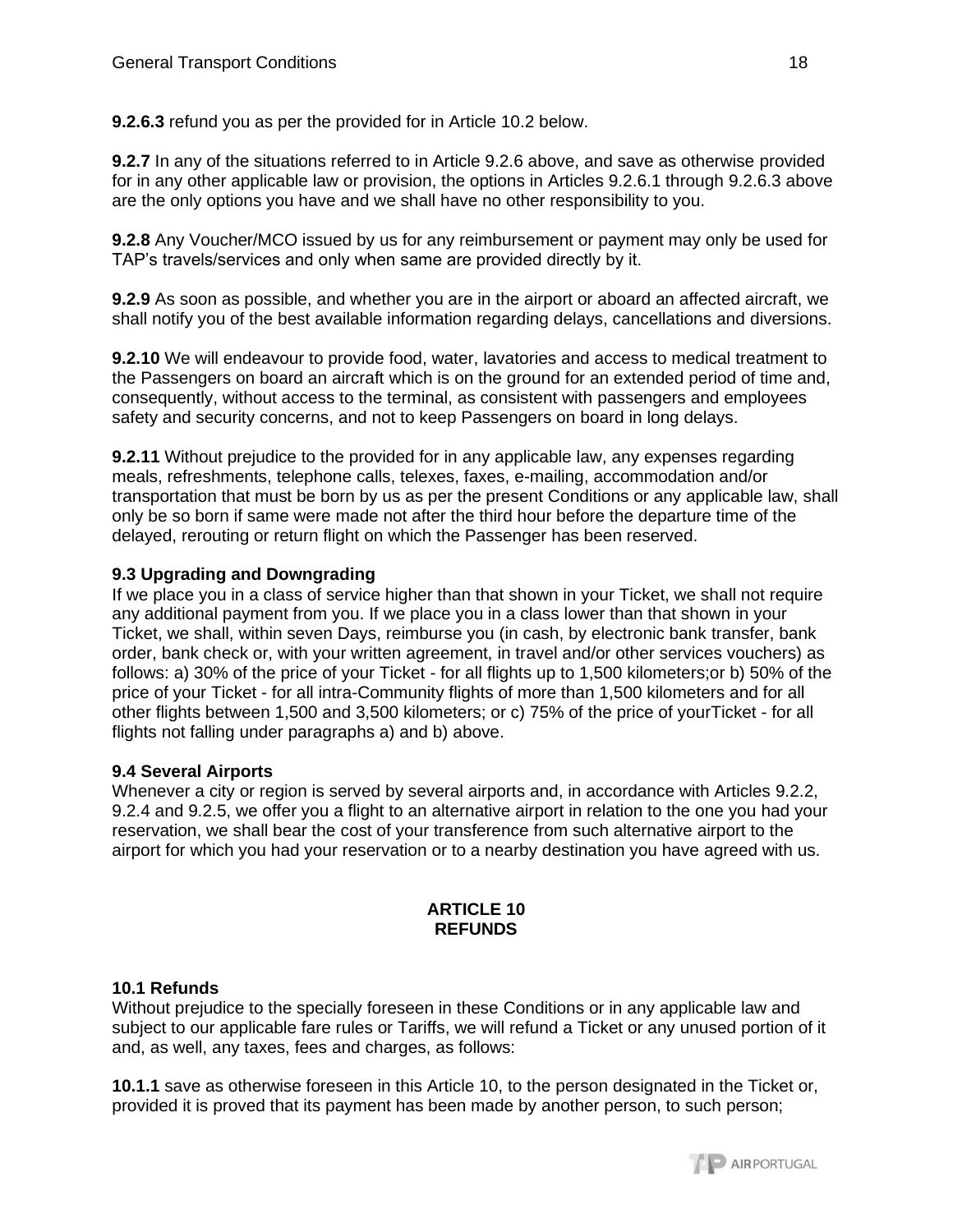**10.1.2** If a Ticket has been paid for by a person other than the Passenger designated therein and the Ticket indicates that there is a restriction on refund, we shall refund it only to the person who has paid for it or to someone designated by such person.

**10.1.3** Save in the case of a lost Ticket, refunds will only be made on surrender of the Ticket and all unused Flight Coupons.

## **10.2 Involuntary Refunds**

**10.2.1** Without prejudice to the specially foreseen in these Conditions or in any applicable law, if we fail to stop at your destination or at any of your Agreed Stopping Places, if we cause you to miss a connection flight on which you have a confirmed reservation or if we refuse to carry you because a banning notice is in force against you, the amount of the refund shall be:

**10.2.1.1** if no portion of your Ticket/s has been used - an amount equal to the fare paid plus, subject to applicable law, the taxes, fees and charges paid;

**10.2.1.2** if a portion of your Ticket/s has been used - the amount of the refund will not be lower than the difference between the fare paid and the fare applicable fare to the travel between the points for which your Ticket/s has/have been used. Subject to any applicable law, the amount of taxes, fees and charges paid and to be paid will be taken in consideration.

## **10.3 Voluntary Refunds**

**10.3.1** If you are entitled to a refund of your Ticket for reasons other than those specially foreseen in Articles 9.2.2, 9.2.3 and 9.2.4 above or indicated in Article 10.2.1 above, the amount of the refund shall be:

**10.3.1.1** if no portion of your Ticket/s has been used - an amount equal to the fare paid, less any reasonable service or cancellation fees, plus, subject to any applicable law, any taxes, fees and charges paid;

**10.3.1.2** if a portion of your Ticket/s has been used - the amount of the refund will be equal to the difference between the fare paid and the fare applicable to the travel to the places for which your Ticket/s has/have been used, less any reasonable service or cancellation fees, plus, subject to any applicable law, the amount of taxes, fees and charges.

# **10.4 Refunding Lost Tickets**

**10.4.1** If you lose your/s Ticket/s or a portion of it/them, and provided that you furnish us satisfactory proof of the loss and that you pay us a reasonable administrative fee, we shall refund you as soon as possible after the expiration of the validity period of your Ticket/s, on condition that:

**10.4.1.1** the lost Ticket/s or the lost portion of it/them has/have not been used, has/have not been previously refunded or replaced (except where such use, refund or replacement have resulted from our own negligence); and

**10.4.1.2** the person to whom the refund is made undertakes, in such form as we may require, to give back to us the amount refunded in the event of fraud and/or to the extent that your lost Ticket/s or the lost portion of it/them has/have been used (except if such fraud or use have resulted from our own negligence).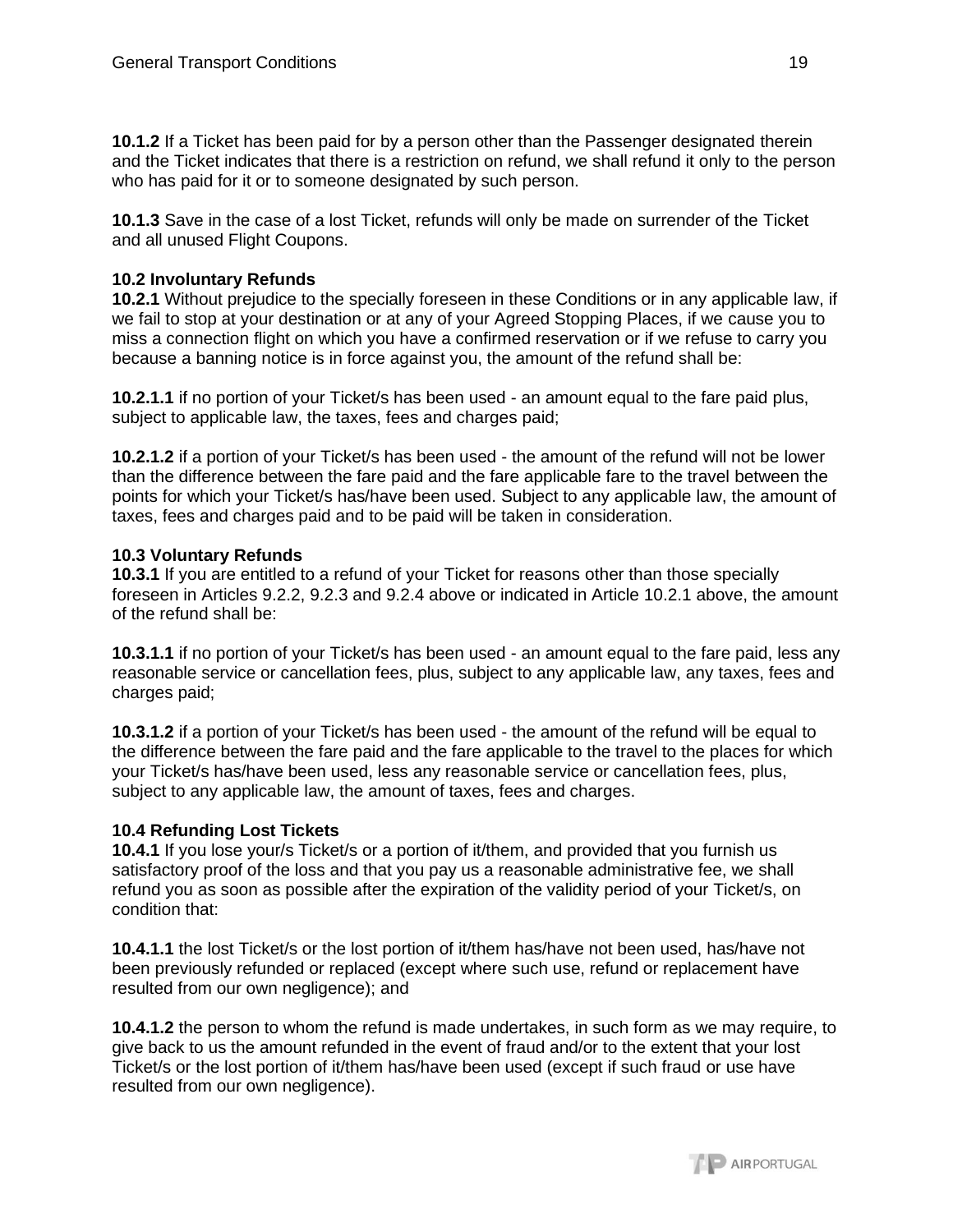**10.4.2** If we or our Authorised Agent lose your Ticket/s or a portion of it/them, the loss shall be our responsibility.

### **10.5 Right to Refuse Refunds**

**10.5.1** Without prejudice to the provided for in any applicable law, we may refuse to refund a Ticket when the request has been made after the expiration of respective validity period.

**10.5.2** Unless you establish to our satisfaction that you have permission to remain in a certain country or that you will depart from that country on another carrier or means of transportation, we may refuse to refund the Ticket that has been presented, to us or to Government officials of that country, as evidence of the intention to depart from such country.

### **10.6 Currency**

We reserve the right to make a refund in the same manner and the same currency used to pay for your Ticket/s.

## **10.7 By Whom are Tickets Refundable**

Only the carrier that has originally issued the Ticket/s or a duly authorised agent of its may make voluntary refunds.

## **10.8 Time Periods for Refunds**

Subject to all the previously provided for in this Article 10 and without prejudice to the specially foreseen in these Conditions, if you are entitled to the refund of a Ticket purchased directly from us, we shall refund it to you within seven (7) business days, if it has been purchased with a credit card, or within twenty (20) business days, if it has been purchased with cash or a bank check.

**10.8.1** If your Ticket/s is/are non-refundable and it/they has/have not been used, we shall, subject to the applicable law, reimburse you of the taxes, fees and charges collected with the fare and shown therein. Such refund will be made on the same conditions, namely of time limits, as referred to in Article 10.8 above.

### **ARTICLE 11 CONDUCT ABOARD AIRCRAFT**

# **11.1 General**

If, in our reasonable opinion, we consider that your conduct onboard is capable of endangering the aircraft or any person or property on board of it or of preventing the crew from performing their duties or that you don't comply with the instructions of the crew, namely those regarding smoking and the consumption of alcohol or drugs, or that you behave in a manner that may cause discomfort, inconvenience, damage or injury to other passengers or the crew, we may take the measures that we reasonably consider necessary to prevent the continuation of such situations, namely to arrest and/or to disembark you. You may be prosecuted for violating the law on board the aircraft, namely for crimes. In case of disembarkation, you may be refused onward carriage at any point. If, as a result of any of the above referred situations, we disembark you and/or divert the aircraft, you must pay us all the reasonable costs related to such disembarkation and/or diversion.

# **11.2 Electronic Devices**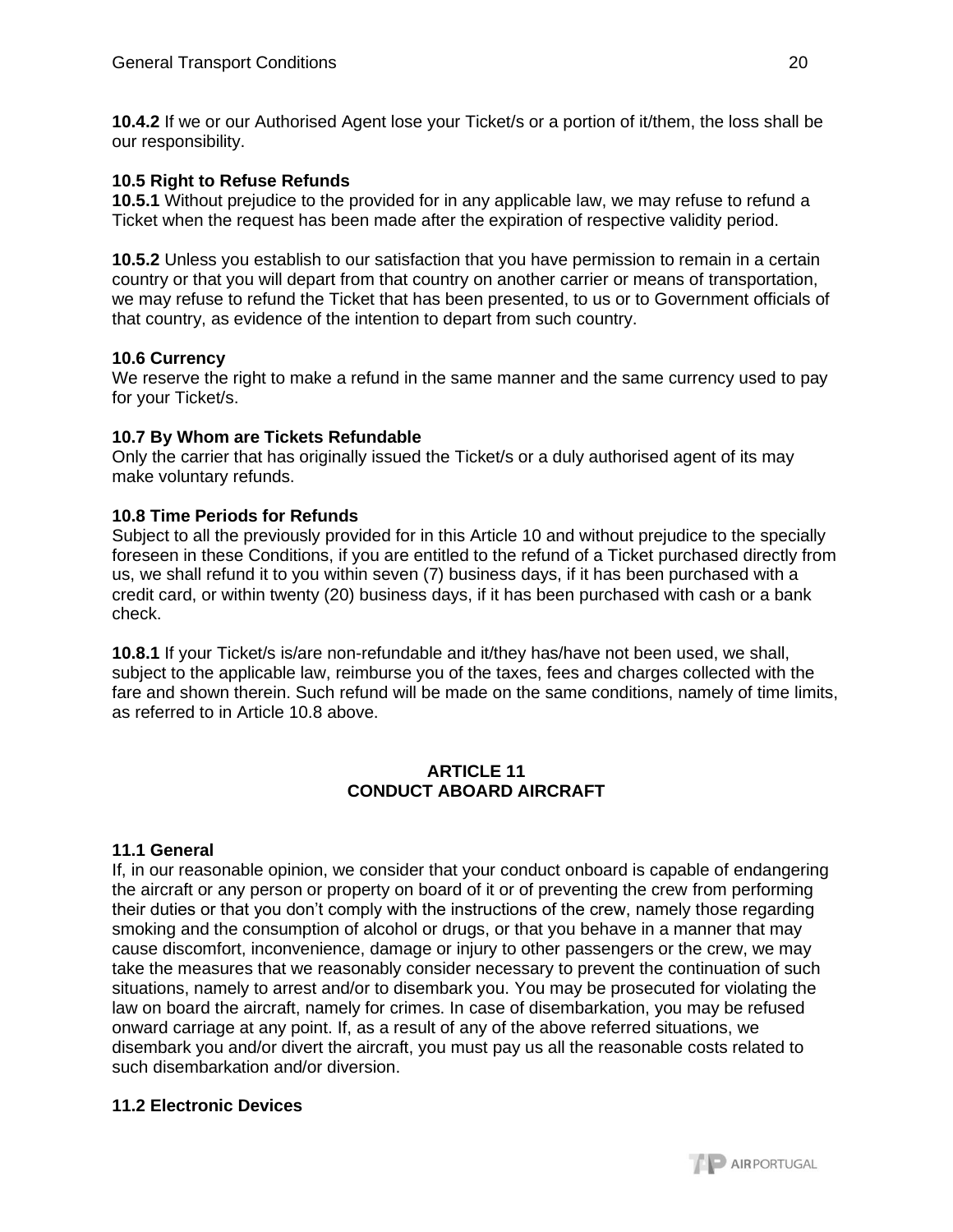For safety reasons, we may forbid or limit the use, aboard the aircraft, of electronic equipment, namely cellular telephones, laptop computers, portable recorders and radios, CD players, electronic games or transmitting devices (such as radio controlled toys and walkie- talkies). The use of hearing aids and heart pacemakers is permitted.

## **ARTICLE 12 ADDITIONAL SERVICES**

## **12.1 By Third Parties**

If we ask a third party to provide you with any services other than air transport or if we issue a ticket or a voucher relating to transportation (other than air travel), or services such as transfers by bus or train, hotel or similar bookings or self-drive car hire, promoted and advertised at [www.flytap.com,](http://www.flytap.com/) such services will be provided by that third party, and we will act solely as your agent (agent of the passenger). The terms and conditions applicable to the service provided by this third party will be in force. We shall not be responsible for the performance of these service providers or for any other reason related with the provision of such services and, in particular, for delays, cancellations or incorrect information disclosed by them.

If, after selecting and paying for a service, you book additional travel services for your trip or holiday through our website, you will not benefit from the rights applicable to package travel within the meaning of **(EU) Directive 2015/2302 of the European Parliament and of the Council of November 25, 2015, on package travel and linked travel arrangements, amending Regulation (EC) no 2006/2004 and Directive 2011/83/EU of the European Parliament and of the Council and repealing Council Directive 90/314/EEC. [Visit site.](https://eur-lex.europa.eu/legal-content/PT/TXT/PDF/?uri=CELEX:32015L2302&from=EL)**

Therefore, we will not be responsible for the proper performance of those additional travel services. In the event of problems, you should contact the service provider concerned. However, should you book additional travel services during your visit to our booking website, the travel services will form part of a linked travel arrangement. In this case, as required by EU law, TAP has protection to refund payments made to it for services not rendered, in the event of our insolvency and, if necessary, for your repatriation. This protection does not cover refund in the event of the insolvency of the service provider concerned.

**Protection against possible insolvency is provided to TAP by International Passenger Protection Limited (IPP). You can contact this entity or, if applicable, the Food and Economic Safety Authority (Rua Rodrigo da Fonseca, 73, Lisbon, 1269-274, telephone: +351 217983600, fax: +351 217983654, fax: [correio.asae@asae.pt\)](mailto:correio.asae@asae.pt), if the services contracted to TAP were not provided in the event of possible insolvency of TA P. Note: Protection in the event of insolvency does not cover contracts concluded with third parties other than TAP that can be executed in the case of our possible insolvency. (EU) Directive 2015/2302 transposed into national law. [Visit site.](https://eur-lex.europa.eu/legal-content/PT/TXT/PDF/?uri=CELEX:32015L2302&from=EL)**

If you book additional travel services for your trip or your holiday through our website you will not benefit from the rights applicable to package travel referred to in Directive (EU) 2015/2302. Therefore, we will not be responsible for the proper performance of those additional travel services. In the event of problems, you should contact the service provider concerned. However, should you book additional travel services through our website within 24 (twenty-four) hours of receiving confirmation of the booking by TA P, those travel services will constitute a linked travel arrangement. In this case, as required by EU law, TAP has protection to refund the

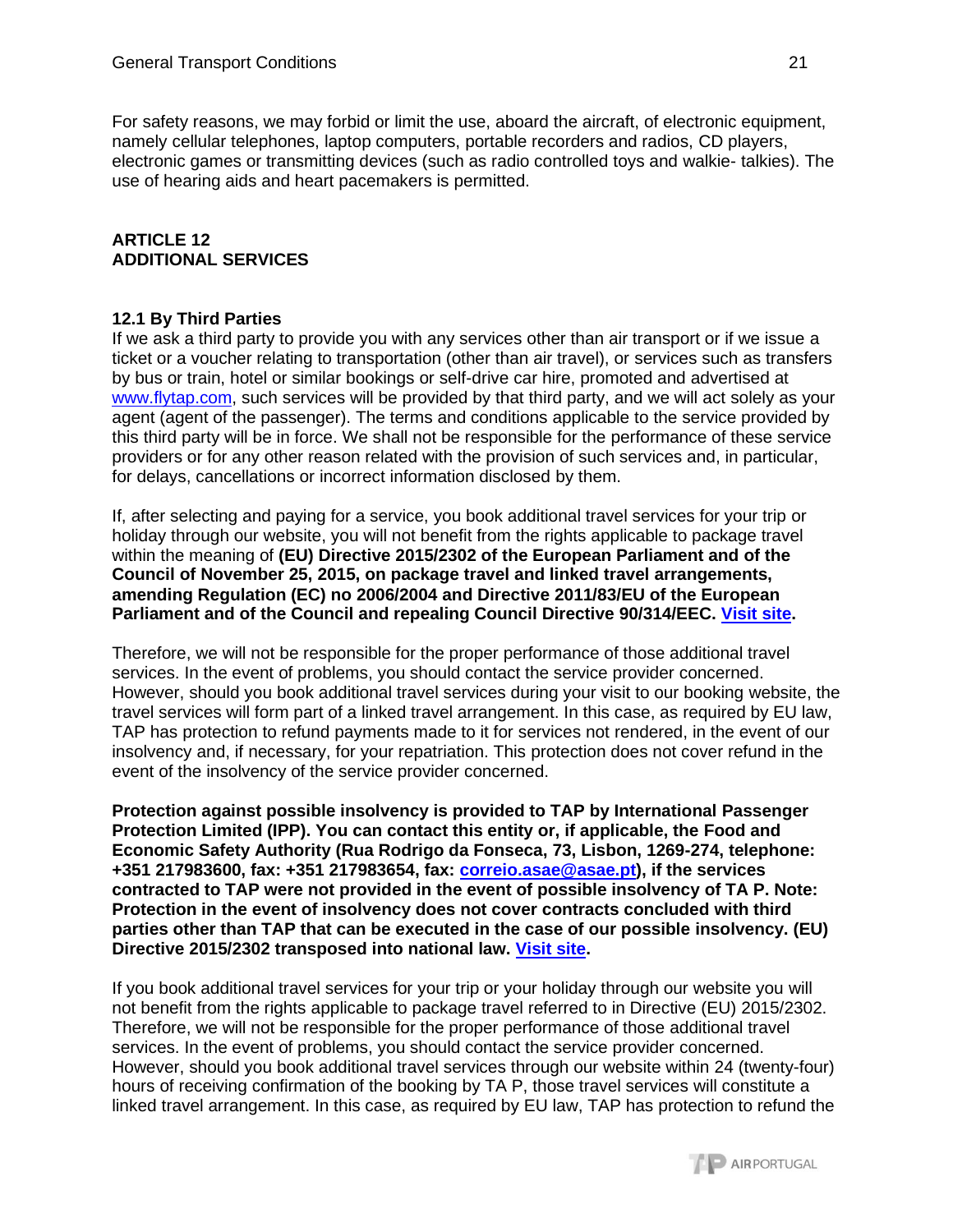payments made to it for services not rendered, in the event of our insolvency and, if necessary, for your repatriation. This protection does not cover refund in the event of the insolvency of the service provider concerned.

### **(EU) Directive 2015/2302 transposed into national law. [Visit site.](https://eur-lex.europa.eu/legal-content/PT/TXT/PDF/?uri=CELEX:32015L2302&from=EL)**

## **12.2 Surface Transportation**

In the case we are also providing you surface transportation, same may be subject to other conditions. Such conditions will be made available to you upon request.

## **ARTICLE 13 ADMINISTRATIVE FORMALITIES**

## **13.1 General**

**13.1.1** You are responsible for obtaining all the required travel documents and visas and for complying with all regulations, laws, decisions, demands, travel requirements and rules or instructions of the countries from or into which you will fly or through which you will transit. We shall not be liable to any Passenger for any consequences arising from the fact that he/she doesn't have the documents or visas referred to in Article 13.1.1 above or that he/she doesn't comply with all regulations, laws, decisions, demands, travel requirements and rules or instructions referred to in same Article.

## **13.2 Travel Documents**

Prior to travel, you must present us all the documents, of exit, of transit, of entry, of health and other documents required by law, regulation, decision or other rules of the involved countries, you shall allow us to make and retain copies thereof and, if so requested, you shall deposit your passport or equivalent travel document with a member of the crew of the aircraft until the end of the flight. We reserve the right to refuse you carriage if you don't comply with such requirements or if your travel documents appear not to be in order.

### **13.3 Refusal of Entry**

If you are denied entry into a country, you will be responsible for the payment of any fine, penalty, sanction or charge imposed on us by any governmental agency of the involved country, for the payment of any detention costs that may be imposed on us, for the payment of any costs that we may reasonably pay or agree to pay and for the cost of transporting you from such country. The amount collected for your carriage until the point where you have been denied entry shall not be refunded byus.

# **13.4 Passenger's Responsibility for Fines, Detention Costs,Etc.**

If we have to pay any fine, penalty, fee, charge, sanction or costs or to incur any expense, by reason of your failure to comply with laws, regulations, decisions, demands or other travel requirements of the involved countries or of your non presentation of the necessary documents, you must, on demand, reimburse us of any amount so paid or expend. Any value of any unused carriage on your Ticket and/or any funds of yours in our possession, may be taken into consideration by us towards such reimbursement.

### **13.5 Customs Inspection**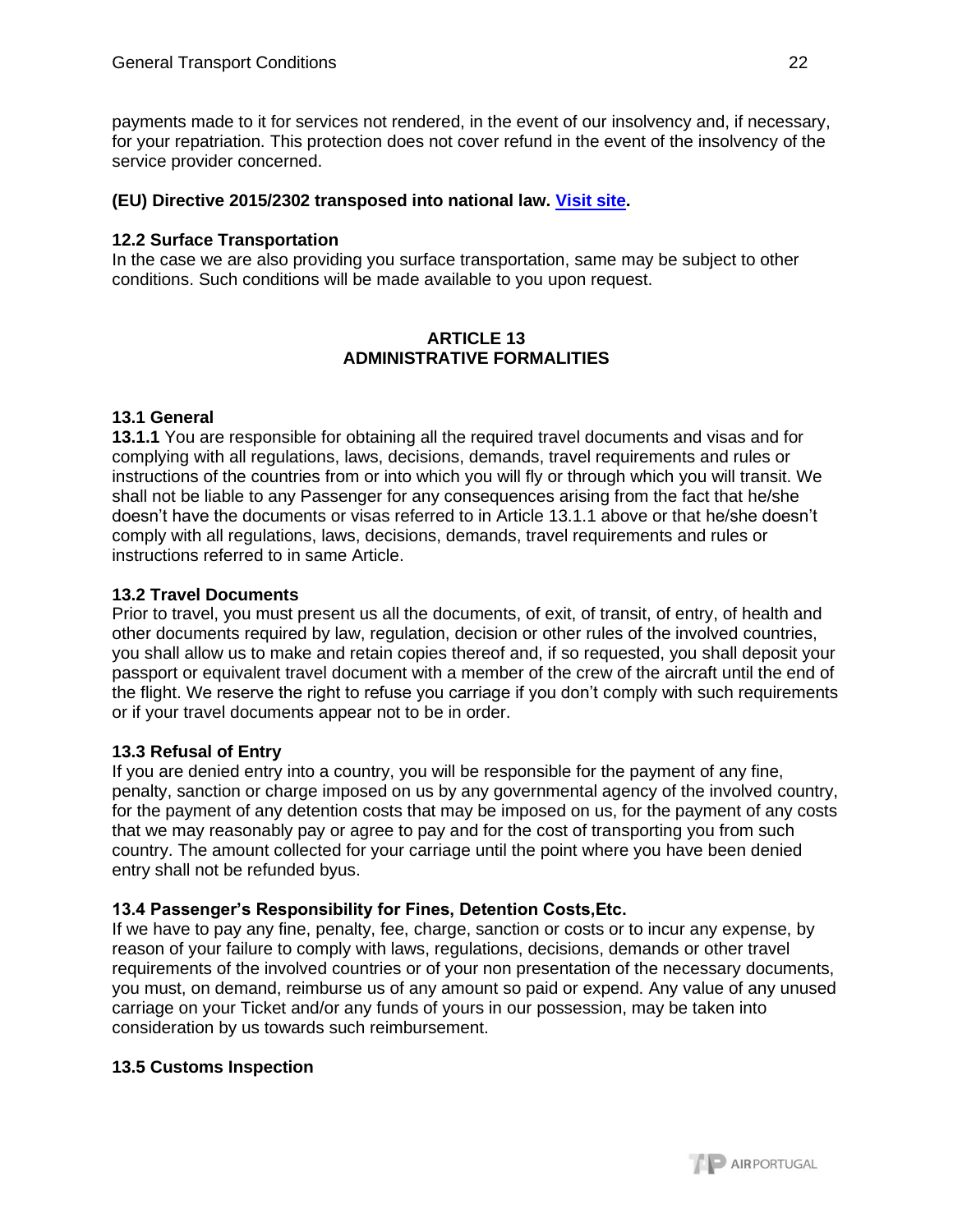If required, you shall be present at the inspection of your Baggage by customs or other Government officials. We shall not be liable to you for any losses or damages that you may suffer in the course of such inspection or due to your non presence at same.

#### **13.6 Security Inspection**

You shall submit and you shall allow your Baggage to be submitted to any security checks by us or by officers of Governments, airports or Carriers.

#### **ARTICLE 14 SUCCESSIVE CARRIERS**

Carriage to be performed by us and other Carriers under one Ticket or a Conjunction Ticket is regarded as a single operation for the purposes of the Convention. However, your attention is drawn to Article 15.1.11 below.

### **ARTICLE 15 LIABILITY FOR DAMAGE**

The liability of TAP AIR PORTUGAL and of each Carrier involved in your journey will be determined in accordance with respective Conditions of Carriage. Our liability provisions are the following ones: Unless otherwise provided for herein, international carriage, as defined in the Convention, is subject to the liability rules of the Convention.

**15.1.1** Our liability for Damages in the event of death, wounding or other bodily injury suffered by a Passenger and caused by an accident is not subject to any financial limit, be it defined by law, convention or contract.

**15.1.1.1** The obligation of insurance set out in Article 7 of Regulation (EEC) Nr 2407/92 of the Council, of July 23, 1992, shall be understood as requiring that we shall be insured up to the limit of our liability set out in Article 15.1.2.2 below and after that up to a reasonable level.

**15.1.1.2** For any Damages up to the sum of **128,821** SDRs, we shall not exclude or limit our liability by proving that we and our agents have taken all necessary measures to avoid the Damage or that it was impossible for us or our agents to take such measures.

**15.1.1.3** Except when the Montreal Convention is applicable, the provided for in Article

**15.1.2.2** above shall not be applicable to claims which, however asserted, are made by public insurance or similar entities (except if such entities are from the United States of America). Such claims shall be subject to the limit specified in the Convention and to all defences foreseen therein.

**15.1.2.4** Notwithstanding the provided for in Article 15.1.2.2 above, if we prove that the Damage was caused or contributed to by the negligence of the injured or deceased Passenger, we may be wholly or partly exonerated from our liability in accordance with applicable law.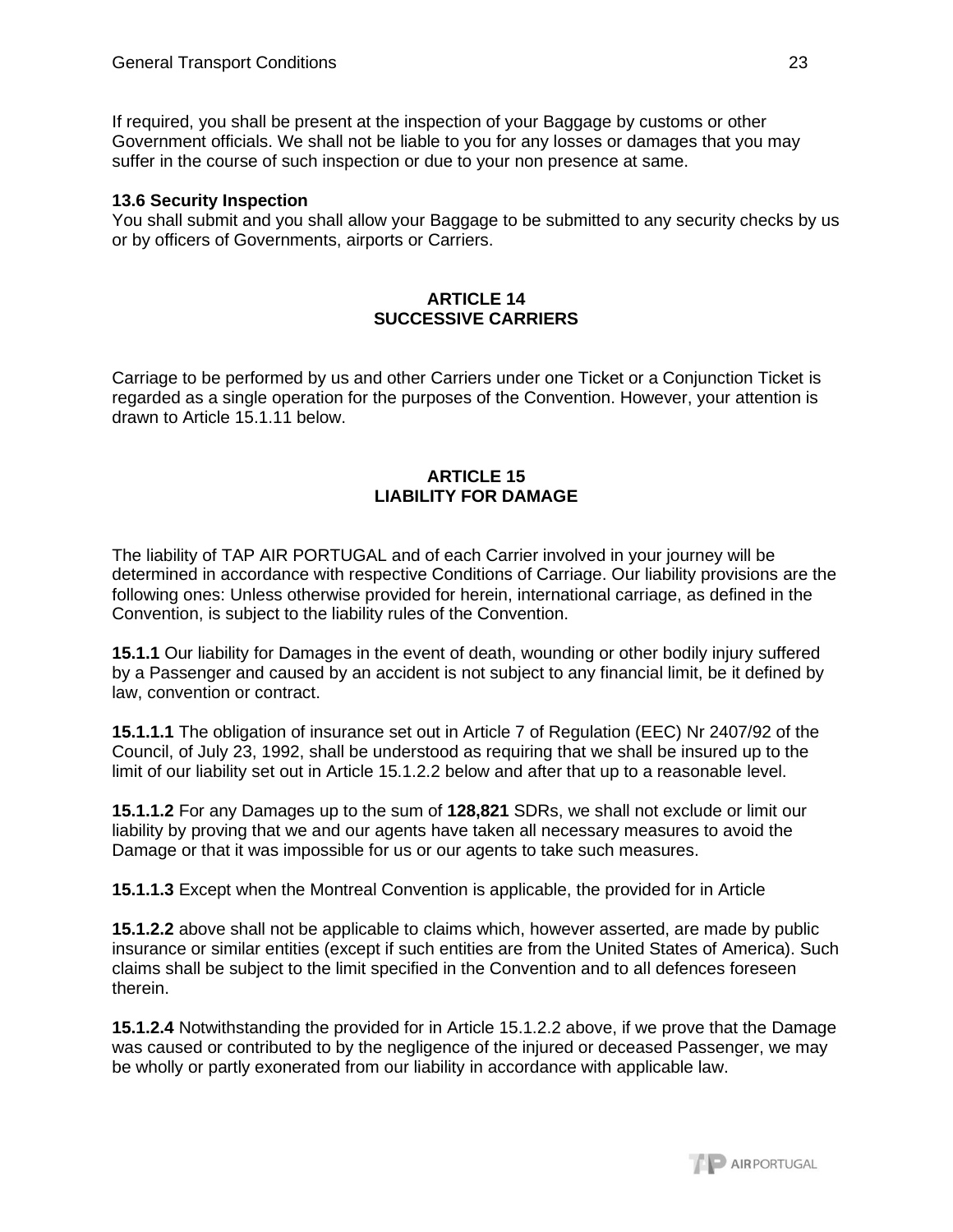**15.1.2.5** We shall, without delay and in any event not later than fifteen (15) Days after the identity of the natural person entitled to compensation has been established, make to same the advance payments necessary to meet his/her immediate economical needs on a basis proportionate to the hardship suffered.

**15.1.2.6** Without prejudice to the provided for in Article 15.1.2.5 above, the advance payments shall not, in the event of death, be lower than the equivalent in Euros to 16,000 SDRs per Passenger.

**15.1.2.7** The fact that we make an advance payment shall not mean any recognition of liability by us.

**15.1.2.8** Except in the cases described in Article 15.1.2.4 above or in circumstances where it is subsequently proved that the Damage was caused or contributed to by the negligence of the person who received the advance payment or that such person was not the person entitled to compensation, an advance payment made as per Article 15.1.2.5 above shall not be reimbursable.

**15.1.3** Without prejudice to the provided for in Article 9 above or in any applicable law, unless we prove that we or our employees or agents have taken all the measures that could reasonably be required to prevent the Damage or that it was impossible, to us or to them, to take such measures, in which case we shall not liable, our responsibility for damages caused by delay in the carriage of persons is limited to the equivalent in Euros to **5,346** SDR's per Passenger.

**15.1.4** Our liability for damage to and for delay of Baggage is, as per the Convention, subject to limits, which shall not be applied if you prove that the damage or the delay has resulted from an act or omission by us or by our employees or agents done (i) with the intention of causing a damage or (ii) recklessly and with knowledge that damage would probably result.

**15.1.5** In most cases, the Warsaw Convention as amended establishes a liability limit of 17 SDRs per kilogram of Checked Baggage and a liability limit of 332 SDRs for all the Unchecked Baggage of a Passenger. However, whenever the Montreal Convention is applicable, our liability as to the carriage of Baggage is limited to the equivalent in Euros to the amount of **1,288** SDRs per each Passenger, in the case of destruction, loss, damage or delay. If, at the time you deliver your Baggage for check- in, you declare, in writing, a higher value, under a special declaration of value subject to an additional fee, our liability shall be limited to such higher declared value. If any applicable law establishes different limits, such limits shall be applicable.

**15.1.6** If the weight of your Checked Baggage is not recorded on your Baggage Check, we will presume that same is not higher than the amount of the free Baggage allowance for the class of service recorded on yourTicket.

**15.1.7** We shall neither be liable for any illness, injury or disability, namely death, attributable to your physical conditions nor for the aggravation of same nor for any Damage caused by your Baggage.

**15.1.8** Any Damage caused by your Baggage to others or to others' property, namely ours, will be your liability.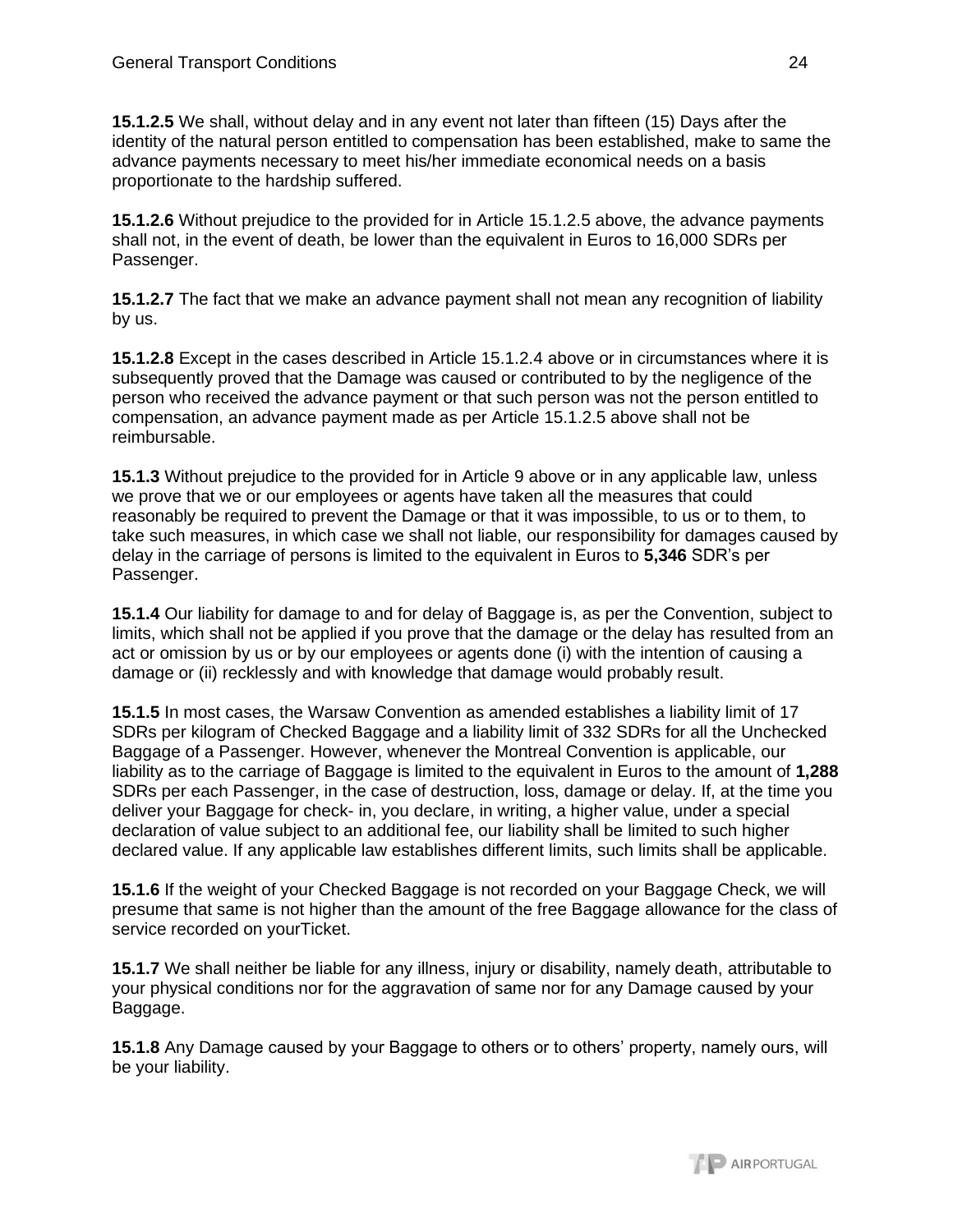**15.1.9** We shall not in any way be liable for Damage relating to items that you must not include in your Baggage as per Article 8.3 above, which items include fragile, perishable and valuable items (such as money, jewelry, precious metals, computers, personal electronic devices, shares certificates, bonds and other valuable documents), business or academic documents, passports and other identification documents.

**15.1.10** Any liability we may have will be excluded or reduced in the case that we prove that it was a negligent act or omission on your part that has, respectively, caused it or contributed to it.

**15.1.11** Without prejudice to the provided for in any applicable law, we shall only be liable for Damage occurring during carriage on a flight or flight segment where our Airline Designator Code appears in the carrier box of the Ticket for such flight or flight segment. If we issue one or more Tickets or if we check baggage for carriage by any other carrier, we shall only do so as agent for such other carrier, but you may, nevertheless, present a claim to the first or the last carrier.

**15.1.12** We shall not be liable for any Damage arising from our compliance with applicable laws and/or governmental rules and regulations or from your failure to comply with same.

**15.1.13** Unless otherwise expressly provided for in these Conditions or in any applicable law, we shall only be liable, in accordance with the Convention or other applicable law, for recoverable compensatory damages relating to proven losses and costs.

**15.1.14** The contract of carriage, namely these Conditions and the exclusions or limitations of liability, applies to our Authorised Agents, employees, agents, representatives and directors to the same extent as they apply to us. The total amount recoverable from us and from such Authorised Agents, servants, employees, agents, representatives and directors shall not exceed the amount of our own liability, if any.

**15.1.15** Unless otherwise expressly provided for in these Conditions, nothing in same shall imply the waiving of any exclusion or limitation of our liability under the Convention or other applicable laws.

### **ARTICLE 16 CLAIMS AND ACTIONS**

# **16.1 Claims concerning Baggage**

**16.1.1** Unless you prove otherwise, the acceptance of Checked Baggage by the bearer of the Baggage Check without complaint at that time is sufficient evidence that the Checked Baggage has been delivered to him/her in good conditions and in accordance with the contract of carriage.

**16.1.2** If you wish to file a claim with us for damages to Checked Baggage, you must do so immediately after you discover the damages and, no later than seven (7) Days from the date of acceptance. If you wish to file a claim with us for delay of Baggage, you must do so within twenty- one (21) Days from the date on which the same was placed at your disposal.

**16.1.3** Claims must be made in writing and submitted with our specialized service Fale Connosco at [https://www.flytap.com/support/complaint.](https://www.flytap.com/support/complaint)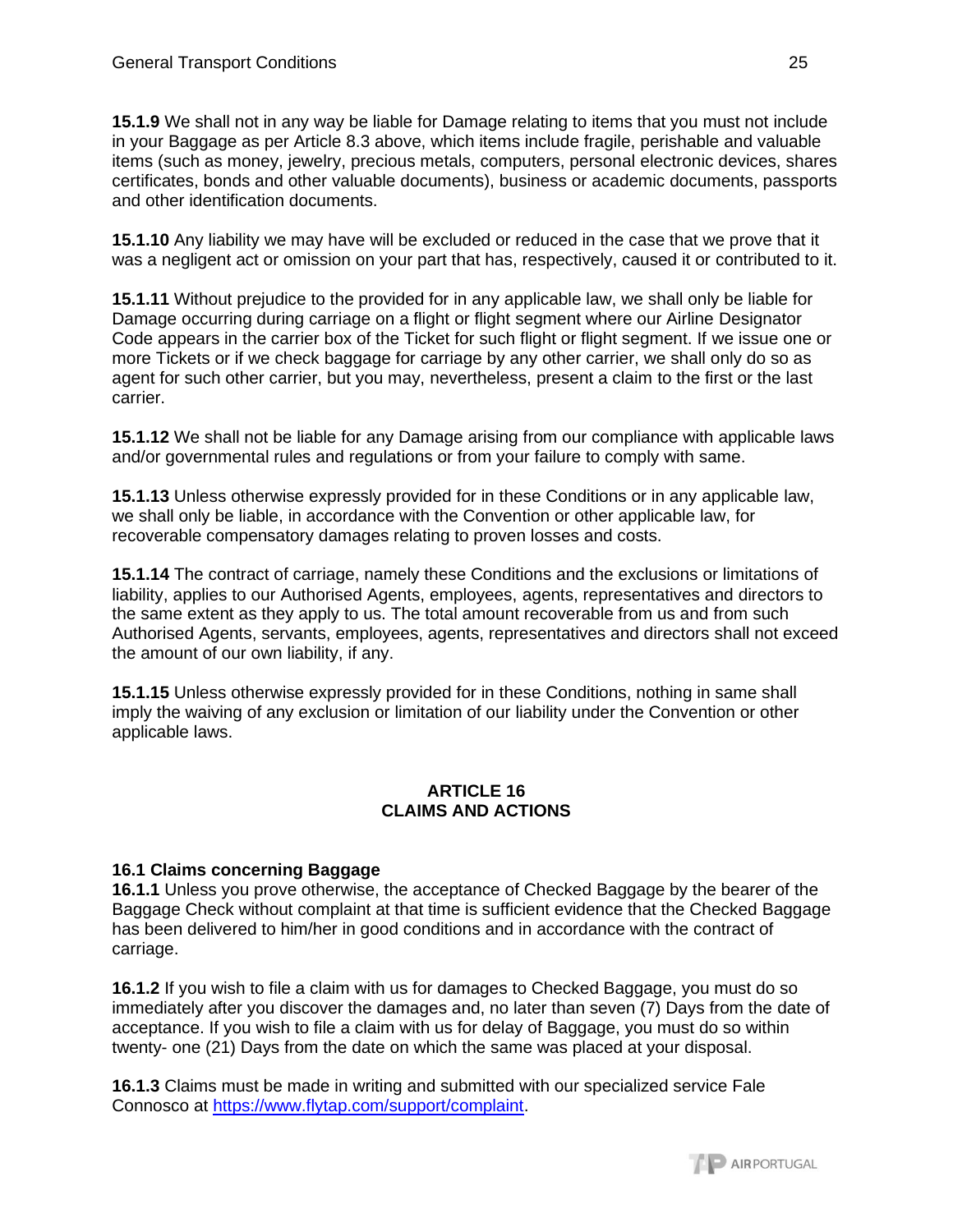**16.1.4** Any right to Damages shall be extinguished if an action is not brought within two (2) years reckoned from the date of arrival of the aircraft at destination or from the date on which the aircraft ought to have arrived or from the date on which the carriage stopped. The method of calculating the period of limitation shall be determined by the law of the court seised of the case.

## **16.2 Claims on Delays, Denied Boarding or Cancellation of Flights**

**16.2.1** This Article 16.2 is applicable to claims submitted in accordance with Regulation(EC) No. 261/2004 of the European Parliament and of the Council of 11 February 2004 establishing common rules on compensation and assistance to passengers in the event of denied boarding and of cancellation or long delay of flights, and repealing Regulation (ECC) No.295/91.

**16.2.2** Passengers must submit their claims directly to TAP Air Portugal and allow TAP Air Portugal, before engaging third parties to claim on their behalf. Claims may be submitted with our specialized service Fale Connosco at [https://www.flytap.com/support/complaint.](https://www.flytap.com/support/complaint)

**16.2.3** Article 16.2.2 does not apply to Passengers who do not have the legal capacity to submit claims themselves. In such cases, the claim may be submitted by the legal representatives of the Passenger and TAP Air Portugal may request evidence of the respective powers.

**16.2.4** In any event, unless as provided for in Article 16.2.3, TAP Air Portugal will not process claims submitted by third parties that are not accompanied by documentation evidencing their respective powers to act on behalf of the Passenger.

**16.2.5** Passengers are not prohibited by this Article 16.2 from obtaining legal or other advice before submitting their claim directly to TAP Air Portugal.

**16.2.6** In accordance with TAP Air Portugal's procedures, and unless as otherwise expressly indicated in writing by the Passenger, any payment of a compensation in cash will be made to the payment card or the bank account that the Passenger used to make the booking. TAP Air Portugal may request evidence that the Passenger is the holder of the relevant bank account.

# **16.3 Time Limit for Bringing an Action**

The time limit for bringing actions before national courts is subject to the applicable national legislation.

**NOTE** Since 15 February 2016, the online dispute resolution (ODR) platform is available at [https://ec.europa.eu/consumers/odr/main/?event=main.home2.show.](https://ec.europa.eu/consumers/odr/main/?event=main.home2.show) This platform intends to resolve disputes in a faster, easier and cheaper way. When consumers submit a complaint on the ODR platform, the alternative dispute resolution (ADR) entities shall act as arbitrators between the parties to resolve the dispute. More information on the ADR and the ODR platform is available at [http://ec.europa.eu/consumers/solving\\_consumer\\_disputes/non](http://ec.europa.eu/consumers/solving_consumer_disputes/non-judicial_redress/adr-odr/index_en.htm)[judicial\\_redress/adr-odr/index\\_en.htm](http://ec.europa.eu/consumers/solving_consumer_disputes/non-judicial_redress/adr-odr/index_en.htm) and [http://cec.consumidor.pt/.](http://cec.consumidor.pt/)

# **16.4 Assignment**

The assignment of any right to compensation, damages or refund shall only be valid where the right is assigned to natural persons that are registered in your flight booking as additional passengers and/or, if you are a member of a travel group, to other passengers of this travel group and/or, where the customer is a minor or otherwise not legally competent, to their guardians. In all other cases the assignment of any right to compensation, damages or refund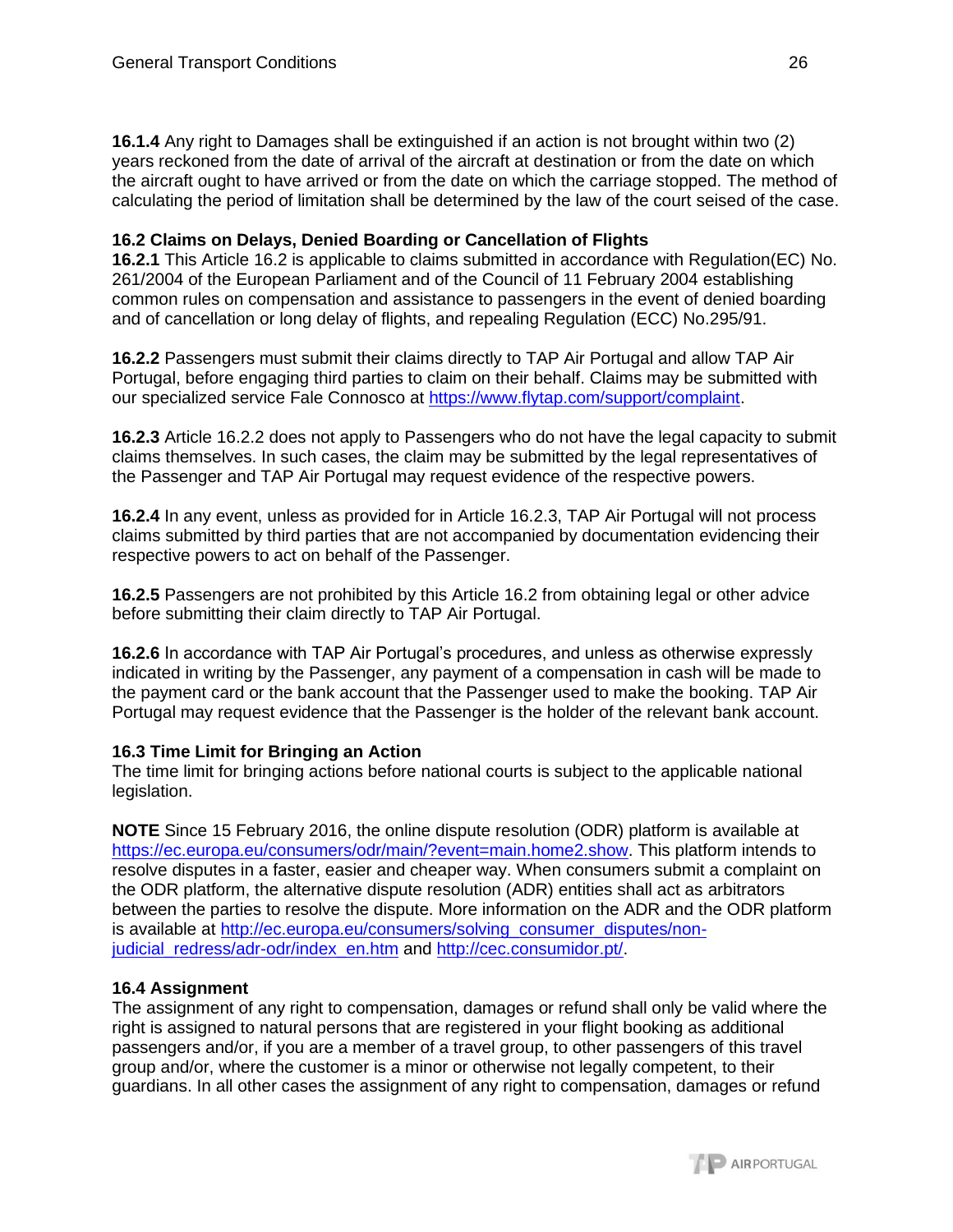against us to third parties shall be invalid. This prohibition of assignment does not apply where assignment or subrogation of the claim is required by law.

### **ARTICLE 17 OTHER CONDITIONS**

Your carriage and the one of your Baggage is also provided in accordance to some other regulations and conditions that apply to or have been adopted by us. Such regulations and conditions, as varied from time to time, are important and concern, among other things, the carriage of unaccompanied minors, pregnant women and sick passengers, restrictions on use of electronic devices and items, smoking and consumption of alcoholic beverages on board, passengers with reduced mobility, items forbidden in the baggage and limits on measures, size and weight of baggage. Such regulations and conditions shall be made available to you on request.

### **ARTICLE 18 INTERPRETATION**

The title of each Article of these Conditions of Carriage is for convenience only and is not to be taken into consideration for interpretation of the text.

### **ARTICLE 19 MODIFICATION**

No agent, employee, director or representative of TAP has the authority to alter, modify or waive any provisions of these Conditions of Carriage or of TAP's regulations.

### **ARTICLE 20 GOVERNING LAW**

These Flight Conditions are governed and shall be construed in accordance with International Legislation, including the applicable Community Regulations or, where appropriate, in accordance with the legislation of the passenger's actual place of residence.

### **ARTICLE 21 JURISDICTION**

Any dispute related to your transport agreement with TAP will be subject to the jurisdiction of the Courts determined by International Legislation, including the applicable Community Regulations or, as the case may be, the regulations on Consumption and / or procedural matters of the passenger's actual place of residence. In the absence of express regulations among those